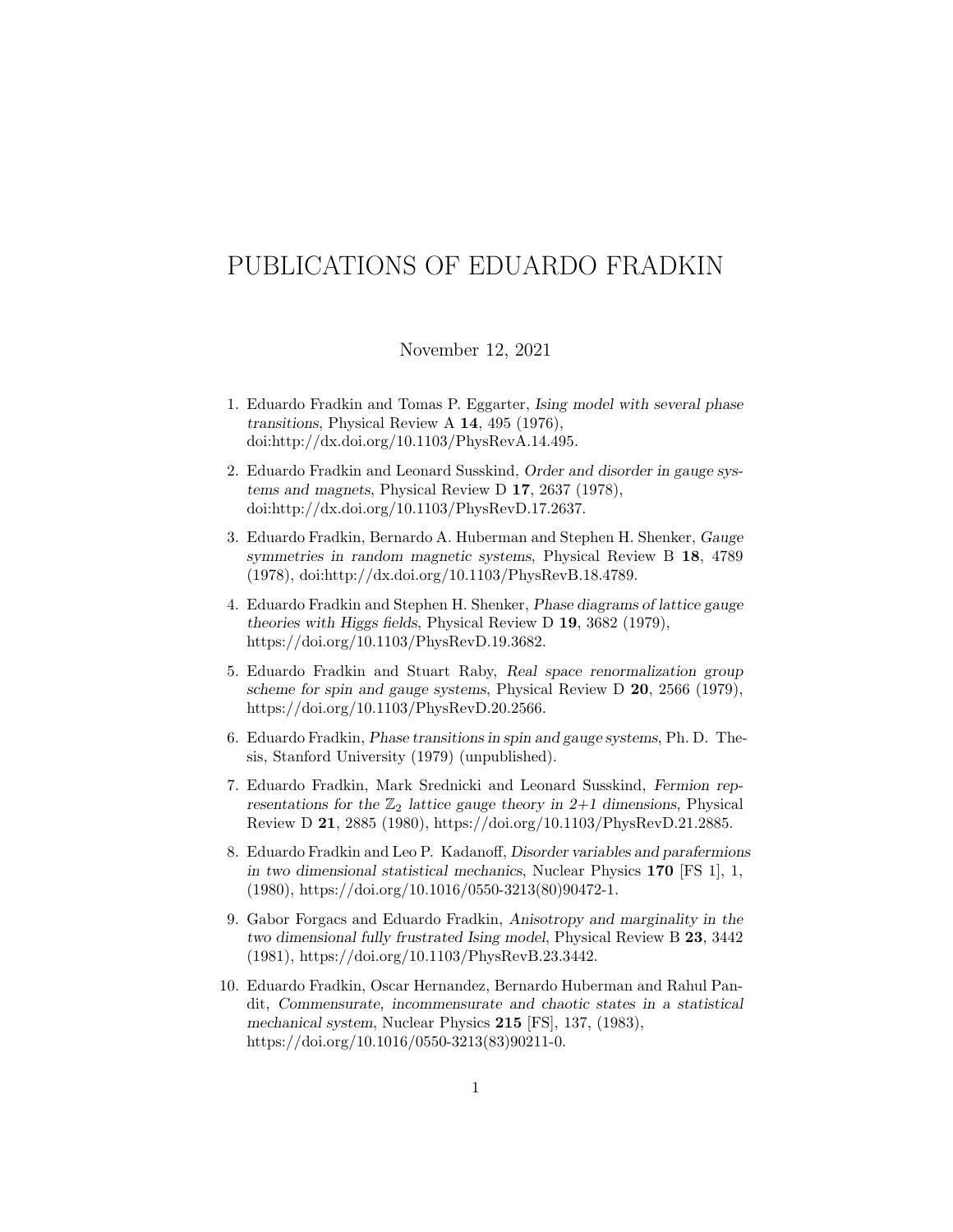- 11. Eduardo Fradkin and Jorge E. Hirsch, Effect of quantum fluctuations on the Peierls Instability: A Monte-Carlo study, Physical Review Letters 49, 402 (1982), https://doi.org/10.1103/PhysRevLett.49.402.
- 12. Eduardo Fradkin and Jorge E. Hirsch, Phase diagram of one-dimensional electron-phonon systems. I: The SSH model, Physical Review B 27, 1680 (1983), https://doi.org/10.1103/PhysRevB.27.1680.
- 13. Jorge E. Hirsch and Eduardo Fradkin, Phase diagram of one-dimensional electron-phonon systems. II: The molecular crystal model, Physical Review B 27, 4302 (1983), https://doi.org/10.1103/PhysRevB.27.4302.
- 14. Michael Ma and Eduardo Fradkin, Localization and interactions in a disordered electron gas, Physical Review B 28, 2990 (1983), https://doi.org/10.1103/PhysRevB.28.2990.
- 15. Eduardo Fradkin, Roughening transition in quantum interfaces, Physical Review B 28 [RC], 5338 (1983), https://doi.org/10.1103/PhysRevB.28.5338.
- 16. Eduardo Fradkin, Localization and interactions in a disordered electron gas, in Methods in Field Theory, École d'Eté de Physique Théorique (Les Houches, 1982), ed. J. B. Zuber and R. Stora , North-Holland, Amsterdam (1984).
- 17. Eduardo Fradkin, The N-color Ashkin-Teller Model in two dimensions: Solution in the large-N limit, Physical Review Letters 53, 1967 (1984), https://doi.org/10.1103/PhysRevLett.53.1967.
- 18. Matthew P. A. Fisher and Eduardo Fradkin, Localization in a magnetic field: Tight binding model with one-half of a flux quantum per plaquette, Nuclear Physics 241 [FS 13], 457, (1985), https://doi.org/10.1016/0550- 3213(85)90272-X.
- 19. Eduardo Fradkin, Critical behavior of disordered degenerate semiconductors, I: Models, symmetries and formalism, Physical Review B 33, 3257 (1986), https://doi.org/10.1103/PhysRevB.33.3257.
- 20. Eduardo Fradkin, Critical behavior of disordered degenerate semiconductors, II: Spectrum and transport properties in mean-field-theory, Physical Review B 33, 3263 (1986), https://doi.org/10.1103/PhysRevB.33.3263.
- 21. Michael Ma and Eduardo Fradkin, Superconductivity and localization in the presence of strong spin-orbit scattering, Physical Review Letters 56, 1416 (1986), https://doi.org/10.1103/PhysRevLett.56.1416.
- 22. Eduardo Fradkin, Elbio Dagotto and Adriana Moreo, A comment on the Nielsen-Ninomiya Theorem, Physics Letters B 172, 383 (1986), doi:https://doi.org/10.1016/0370-2693(86)90274-1.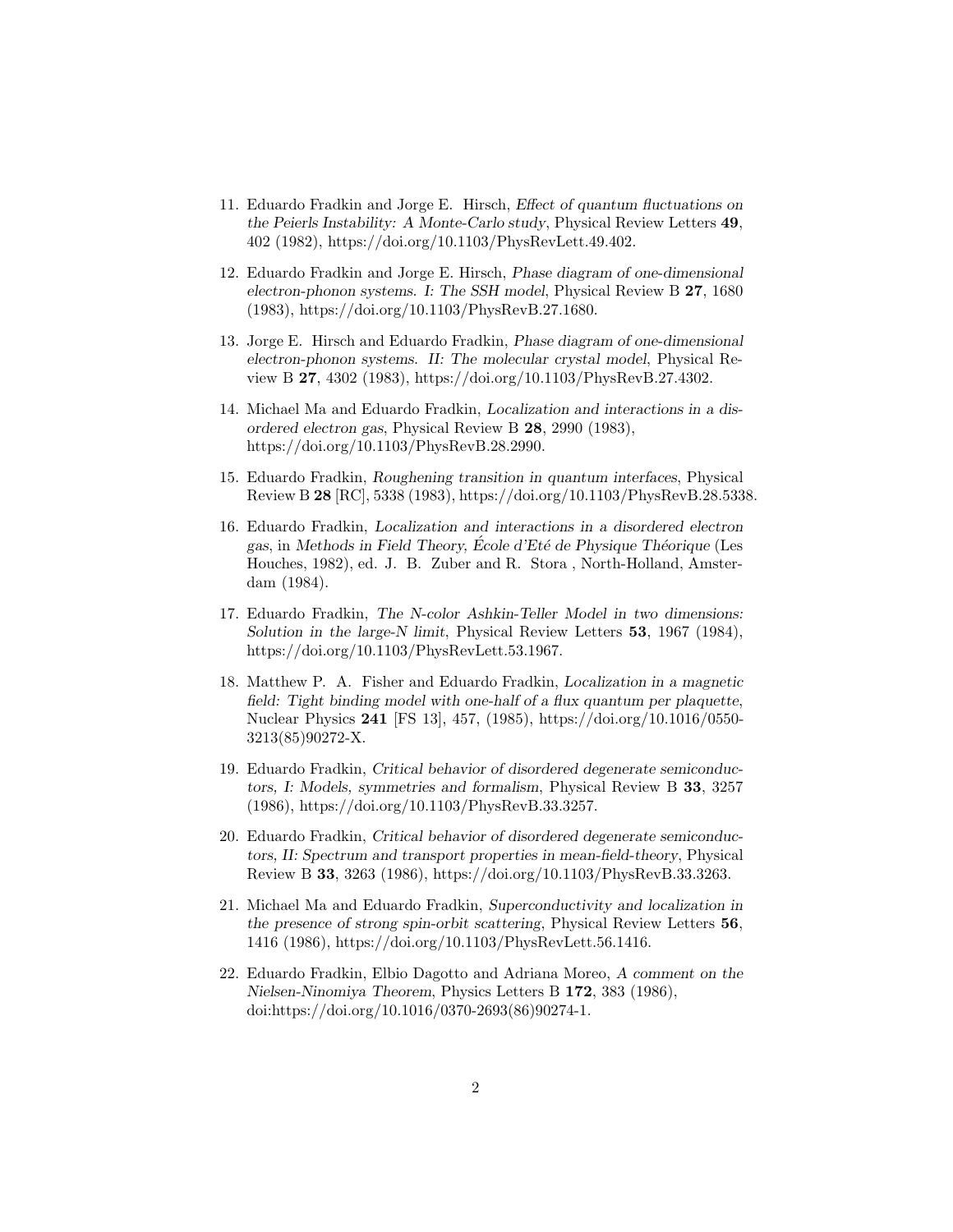- 23. Eduardo Fradkin, Paul Goldbart and Oliver Martin, Gauge invariant spin glasses, Physical Review B 34, 301 (1986), https://doi.org/10.1103/PhysRevB.34.301.
- 24. David Withoff and Eduardo Fradkin, Magnetization of the Coqblin-Schrieffer model in the large-N limit at near-zero field, Physical Review B 34 [RC], 8172 (1986), https://doi.org/10.1103/PhysRevB.34.8172.
- 25. Avinash Singh and Eduardo Fradkin, Localization and correlation effects in itinerant ferromagnets, Physical Review B 35, 6894 (1987), https://doi.org/10.1103/PhysRevB.35.6894.
- 26. Eduardo Fradkin, Elbio Dagotto and Daniel Boyanovsky, Physical realization of the Parity Anomaly in Condensed Matter Physics, Physical Review Letters 57, 2967 (1986); Erratum, Physical Review Letters 58, 961 (1987), https://doi.org/10.1103/PhysRevLett.57.2967.
- 27. Daniel Boyanovsky, Elbio Dagotto and Eduardo Fradkin, Anomalous currents, induced charge and bound states on a domain wall of a semiconductor, Nuclear Physics 285 [FS 9], 340, (1987), https://doi.org/10.1016/0550- 3213(87)90343-9.
- 28. Eduardo Fradkin, Anomalies in Condensed Matter Physics in Proceedings of Latin American School of Physics ELAF'87 (La Plata, Argentina, July 1987), C. Garcia Canal, Editor, World Publishing Company, Singapore, 1988.
- 29. Eduardo Fradkin, The Parity Anomaly in Condensed Matter Physics in Proceedings of Conference on Non-Perturbative Methods in Field Theory, Laguna Beach, Jan. 1987, H. Hamber, Editor, Nuclear Physics B (Proc. Suppl.) 1A, 175 (1987), https://doi.org/10.1016/0920-5632(87)90108-3.
- 30. Eduardo Fradkin and Mahito Kohmoto, Quantized Hall effect and localization of electrons in lattices, Physical Review B 35, 6017 (1987), https://doi.org/10.1103/PhysRevB.35.6017.
- 31. Franco Nori, Qian Niu, Eduardo Fradkin and Shau-Jing Chang, Superconducting normal phase boundary of quasicrystalline arrays in a magnetic field, Physical Review B 36, 8338 (1987), https://doi.org/10.1103/PhysRevB.36.8338.
- 32. Eduardo Fradkin, Carlos M. Naón and Fidel A. Schaposnik, Constrained Fermi systems and Virasoro Algebras, Physics Letters B 200, 95 (1987), https://doi.org/10.1016/0370-2693(88)91116-1.
- 33. Eduardo Fradkin, Carlos M. Naón and Fidel A. Schaposnik, Complete Bosonization of two-dimensional QCD in the path-integral framework, Physical Review D 36, 3809 (1987), https://doi.org/10.1103/PhysRevD.36.3809.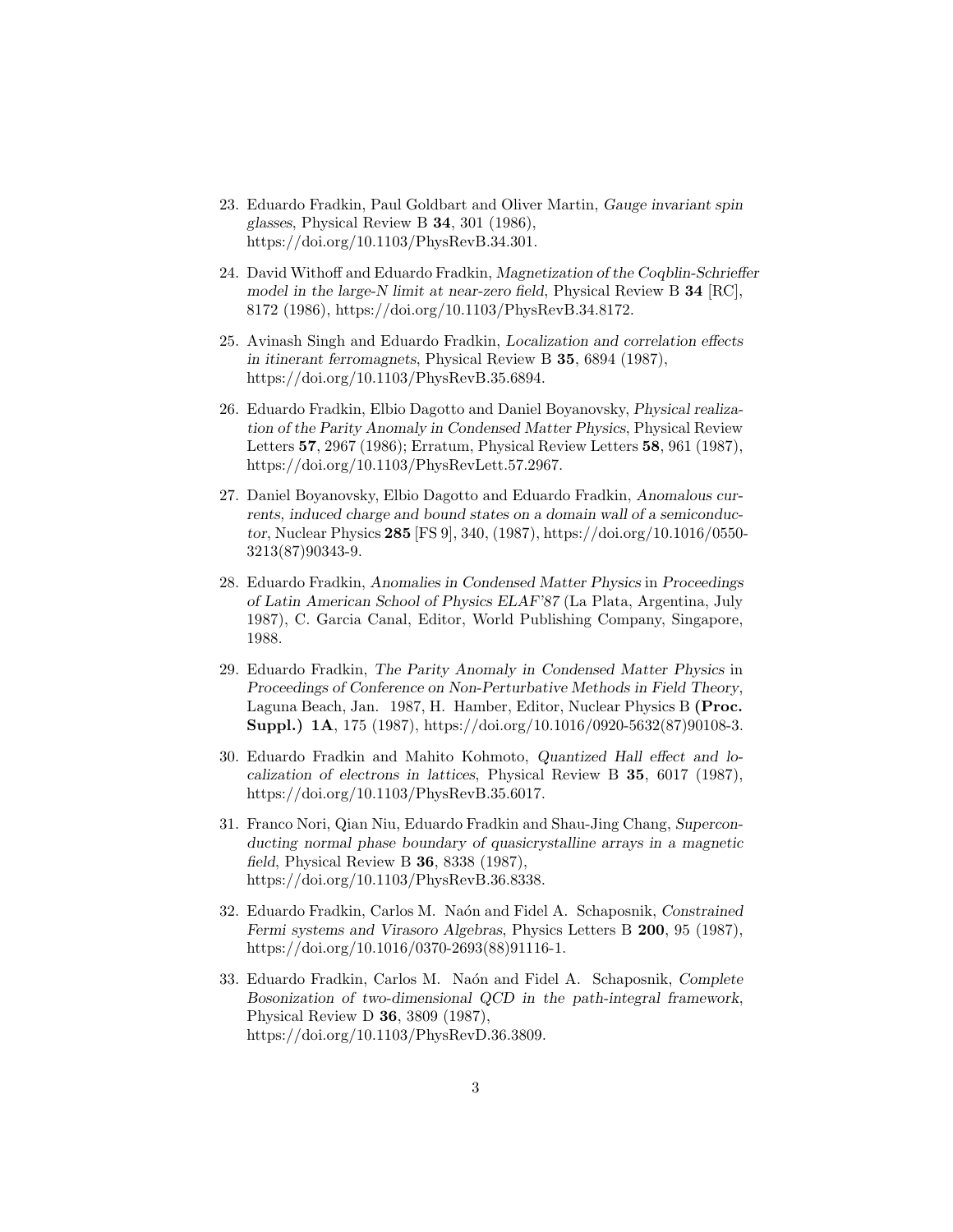- 34. Elbio Dagotto, Eduardo Fradkin and Adriana Moreo,  $SU(2)$  gauge invariance and order parameters in strongly coupled electronic systems, Physical Review B 38 [RC], 2926 (1988), https://doi.org/10.1103/PhysRevB.38.2926.
- 35. Eduardo Fradkin and Michael Stone, Topological terms in one- and twodimensional quantum Heisenberg antiferromagnets, Physical Review B 38 [RC], 7215 (1988), https://doi.org/10.1103/PhysRevB.38.7215.
- 36. Eduardo Fradkin, Cecilia von Reichenbach and Fidel A. Schaposnik, Bosonization of the Kondo model, Nuclear Physics 316 [FS], 710, (1989), https://doi.org/10.1016/0550-3213(89)90065-5.
- 37. Leticia Cugliandolo, Eduardo Fradkin and Fidel A. Schaposnik, Zero modes on the lattice: the vortex-fermion system, Physics Letters B 224, 407 (1989), https://doi.org/10.1016/0370-2693(89)91468-8.
- 38. David Withoff and Eduardo Fradkin, Phase transitions in Gapless Fermi Systems with Magnetic Impurities, Physical Review Letters 64, 1835 (1990), https://doi.org/10.1103/PhysRevLett.64.1835
- 39. Joel Cannon and Eduardo Fradkin, The Phase Diagram of the Extended Hubbard Model in One Spatial Dimension, Physical Review B 41, 9435 (1990), https://doi.org/10.1103/PhysRevB.41.9435.
- 40. Eduardo Fradkin, Jordan-Wigner Transformation for Quantum Spins Systems in Two Dimensions and Fractional Statistics, Physical Review Letters 63, 322 (1989), https://doi.org/10.1103/PhysRevLett.63.322.
- 41. Eduardo Fradkin, The Spectrum of Short Range Resonating Valence Bond Theories, in Field Theories in Condensed Matter Physics, a Workshop, Proceedings of the Johns Hopkins Workshop on Field Theories in Condensed Matter Physics, Z. Tesanovic Editor (Addison Wesley, Redwood City (1990)).
- 42. Eduardo Fradkin and Steven Kivelson, Short Range Resonating Valence Bond Theories and Superconductivity, Modern Physics Letters B 4, 225 (1990), doi:10.1142/S0217984990000295.
- 43. Christopher Mudry and Eduardo Fradkin, Ground States of Infinite Range Spin One-Half Quantum Heisenberg Antiferromagnets, Physical Review B 40, 11177 (1989), https://doi.org/10.1103/PhysRevB.40.11177
- 44. Eduardo Fradkin, Cecilia von Reichenbach and Fidel Schaposnik, Conformal Properties of Kondo Models, Nuclear Physics B 340, 692 (1990), https://doi.org/10.1016/0550-3213(90)90464-O.
- 45. Eduardo Fradkin, Superfluidity of the Lattice Anyon Gas and Topological Invariance, Physical Review B 42, 570 (1990), https://doi.org/10.1103/PhysRevB.42.570.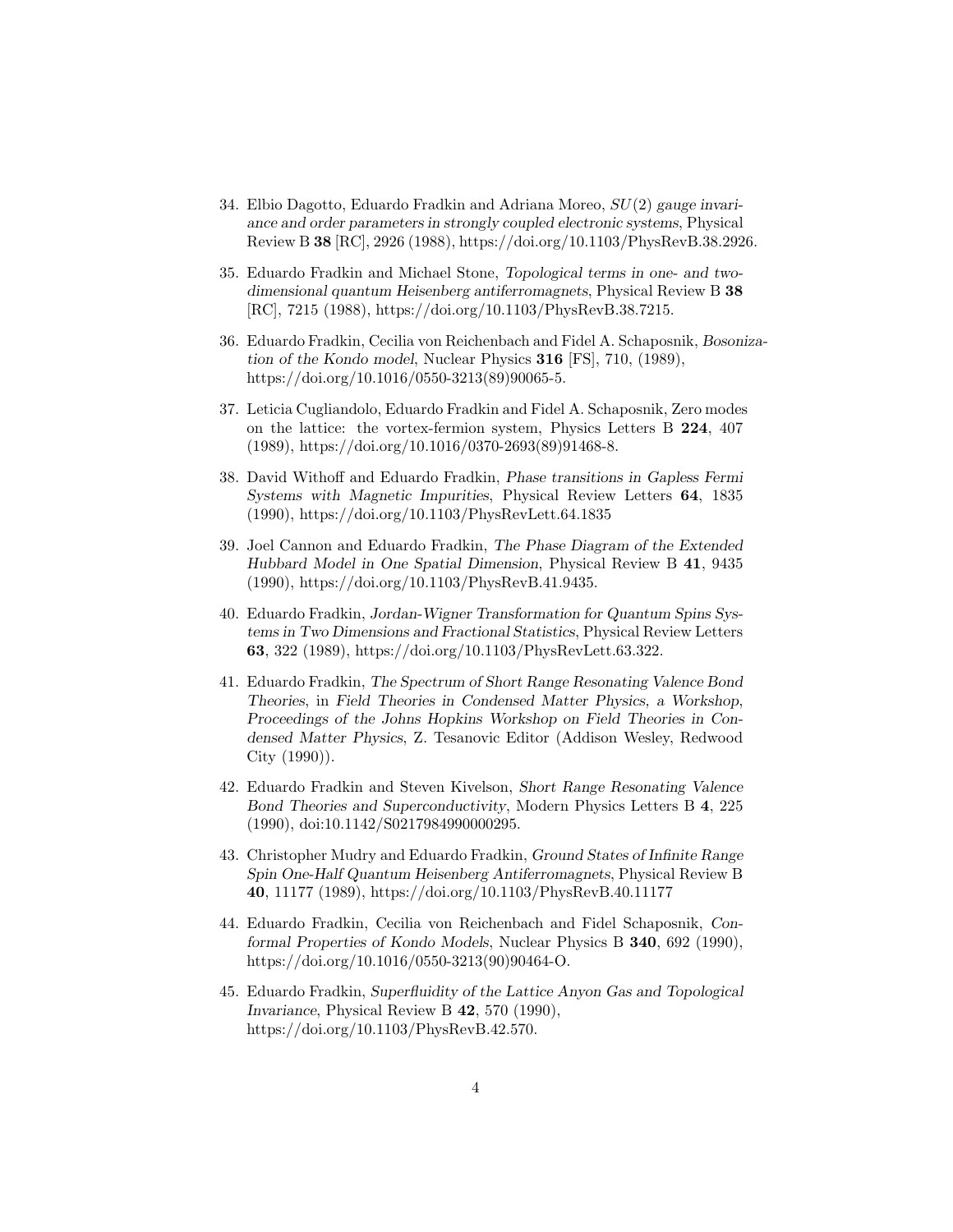- 46. Eduardo Fradkin, Superfluidity of the Lattice Anyon Gas, in Proceedings of the Anniversary Adriatico Research Conference and Workshop "Strongly Correlated Electron Systems", ICTP, Trieste, Italy 19 June-21 July 1989), G. Baskaran et al Editors, World Scientific Publishers, Singapore 1990. Also published in International Journal of Modern Physics B 3, 1965 (1989), https://doi.org/10.1142/S0217979289001275.
- 47. Xiao Gang Wen, Elbio Dagotto and Eduardo Fradkin, Anyons on a Torus, Physical Review B 42, 6110 (1990), https://doi.org/10.1103/PhysRevB.42.6110.
- 48. Joel Cannon, Richard Scalettar and Eduardo Fradkin, Ground State Phase Diagram of the One-Dimensional Extended Hubbard Model, Physical Review B 44, 5995 (1991), https://doi.org/10.1103/PhysRevB.44.5995.
- 49. Eduardo Fradkin, Anyons For Beginners, in J. J. Giambiagi Festschrift H. Falomir et.al. Editors, World Scientific Publishers, Singapore 1991.
- 50. Eduardo Fradkin and Fidel A. Schaposnik, Chern-Simons Gauge Theories, Confinement and the Chiral Spin Liquid, Physical Review Letters 66, 276 (1991), https://doi.org/10.1103/PhysRevLett.66.276.
- 51. Alexander Balatsky and Eduardo Fradkin, The Singlet Quantum Hall Effect and Chern-Simons Gauge Theories, Physical Review B 3, 10622 (1990), https://doi.org/10.1103/PhysRevB.43.10622.
- 52. Ana López and Eduardo Fradkin, The Fractional Quantum Hall Effect and Chern-Simons Gauge Theories, Physical Review B 44, 5246 (1991), https://doi.org/10.1103/PhysRevB.44.5246.
- 53. Eduardo Fradkin, Enrique Moreno and Fidel Schaposnik, Equivalence of the Path Integral Theory of Spinning Particles and the Topological Non Linear Sigma Model in  $D = 2$  Dimensions, Physical Review D 45, 595 (1992), doi:https://doi.org/10.1103/PhysRevD.45.595.
- 54. Eduardo Fradkin, Field Theory of the Fractional Quantum Hall Effect, in Proceedings of the First Conference "Physics at High Magnetic Fields", E. Manousakis Editor, Tallahassee, Florida (May 14-18, 1991), Addison Wesley, Redwood City (1991).
- 55. Eduardo Fradkin, Field Theories of Condensed Matter Systems, Addison Wesley, Redwood City (1991).
- 56. Eduardo Fradkin, Wave Functionals for Field Theories from Path Integrals, Nuclear Physics B 389, 587 (1993), https://doi.org/10.1016/0550- 3213(93)90354-R.
- 57. Ana López and Eduardo Fradkin, Universal Properties of the Wave Functions of Fractional Quantum Hall Effect Systems, Physical Review Letters 69, 2126 (1992), doi:https://doi.org/10.1103/PhysRevLett.69.2126.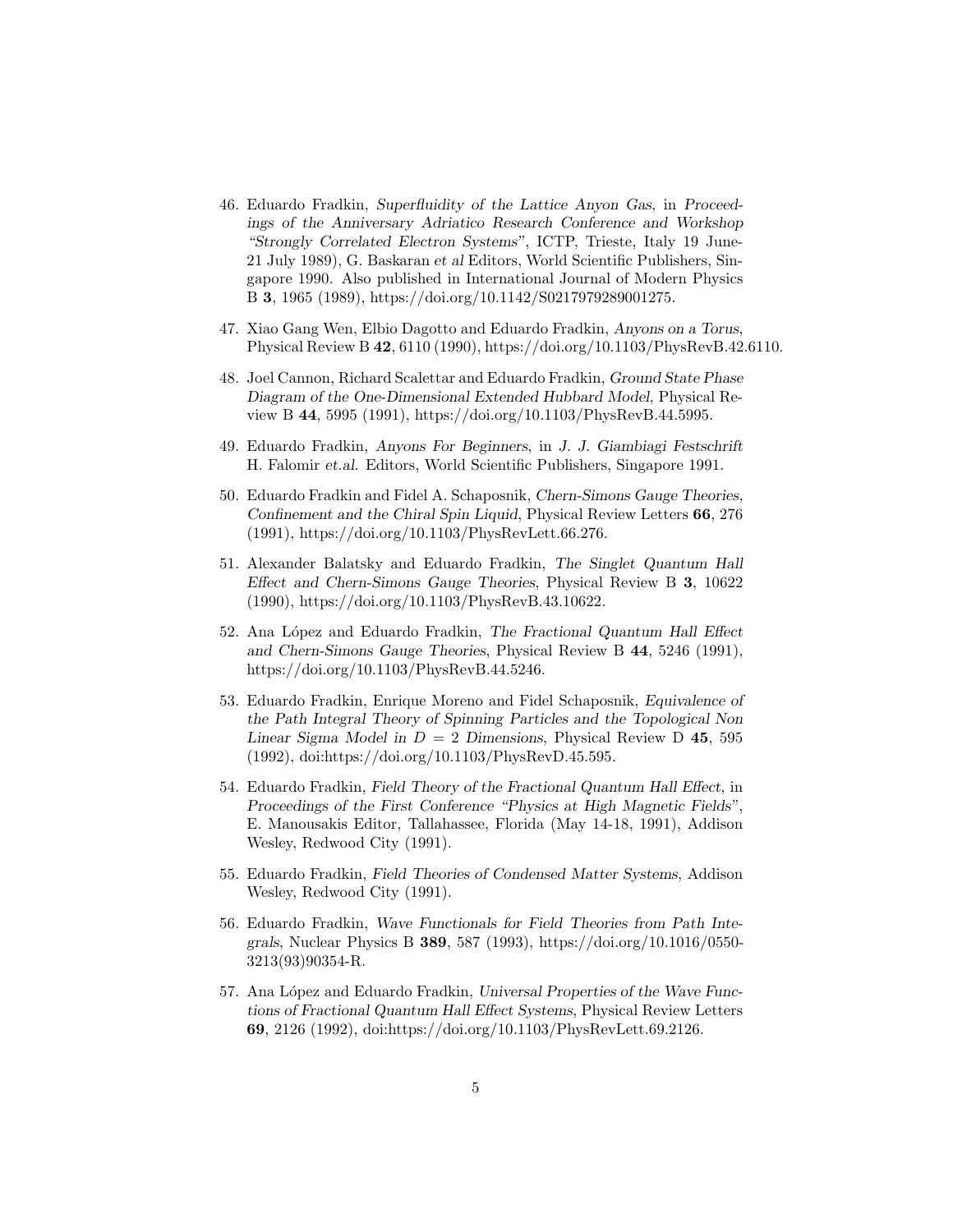- 58. Eduardo Fradkin, Enrique Moreno and Fidel Schaposnik, Ground State Wave Functions for 1+1-dimensional Fermion Field Theories, Nuclear Physics B 392, 667 (1993), doi:10.1016/0550-3213(93)90521-P; arXiv:hepth/9207003.
- 59. Ana López and Eduardo Fradkin, Response Functions and Spectrum of Collective Excitations of Fractional Quantum Hall Effect Systems, Physical Review B 47, 7080 (1993), doi: https://doi.org/10.1103/PhysRevB.47.7080; arXiv:cond-mat/9210019.
- 60. Ana López and Eduardo Fradkin, Universality in the Fractional Quantum Hall Effect , in Proceedings of the Workshop on "Common Trends in Condensed Matter and High Energy Physics", L. Alvarez Gaume et. al. editors, Chia, Sardinia, Italy (September 1992), Nuclear Physics B Supplement:33C, 67 (1993), https://doi.org/10.1016/0920-5632(93)90372-D.
- 61. Antonio H. Castro Neto and Eduardo Fradkin, The Thermodynamics of Quantum Systems and Generalizations of Zamolodchikov's C-theorem, Nuclear Physics B 400, 525 (1993), doi:10.1016/0550-3213(93)90414-K; arXiv:cond-mat/9301009.
- 62. Eduardo Fradkin and Ana L´opez, Universality in the Fractional Quantum Hall Effect, in Low-Dimensional Quantum Field Theory For Condensed Matter Physicists, Proceedings of the Summer School on "Field Theories for Low Dimensional Condensed Matter Systems", S. Lundquist, G. Morandi and Yu Lu editors, Trieste, Italy (September 1992), World Scientific, Singapore (1995).
- 63. Antonio H. Castro Neto and Eduardo Fradkin, Bosonization of the Low Energy Excitations of Fermi Liquids, Physical Review Letters 72, 1393 (1994), doi:https://doi.org/10.1103/PhysRevLett.72.1393; arXiv:cond-mat/9304014.
- 64. Antonio H. Castro Neto and Eduardo Fradkin, Bosonization of Fermi Liquids, Physical Review B 49, 10877 (1994), doi:https://doi.org/10.1103/PhysRevB.49.10877; arXiv:cond-mat/9307005.
- 65. Ana López, Alberto Rojo and Eduardo Fradkin, Chern-Simons Field theory for the two-dimensional quantum Heisenberg antiferromagnet, Physical Review B 49, 15139 (1994), doi:https://doi.org/10.1103/PhysRevB.49.15139; hep-th/9401156.
- 66. Antonio H. Castro Neto and Eduardo Fradkin, Exact Solution of the Landau Fixed Point via Bosonization, Physical Review B 51, 4084 (1995), doi:https://doi.org/10.1103/PhysRevB.51.4084; arXiv:cond-mat/9310046.
- 67. Christopher Mudry and Eduardo Fradkin, Separation of Spin and Charge Quantum Numbers in Strongly Correlated Systems, Physical Review B 49, 5200 (1994), doi:https://doi.org/10.1103/PhysRevB.49.5200; arXiv:condmat/9309021.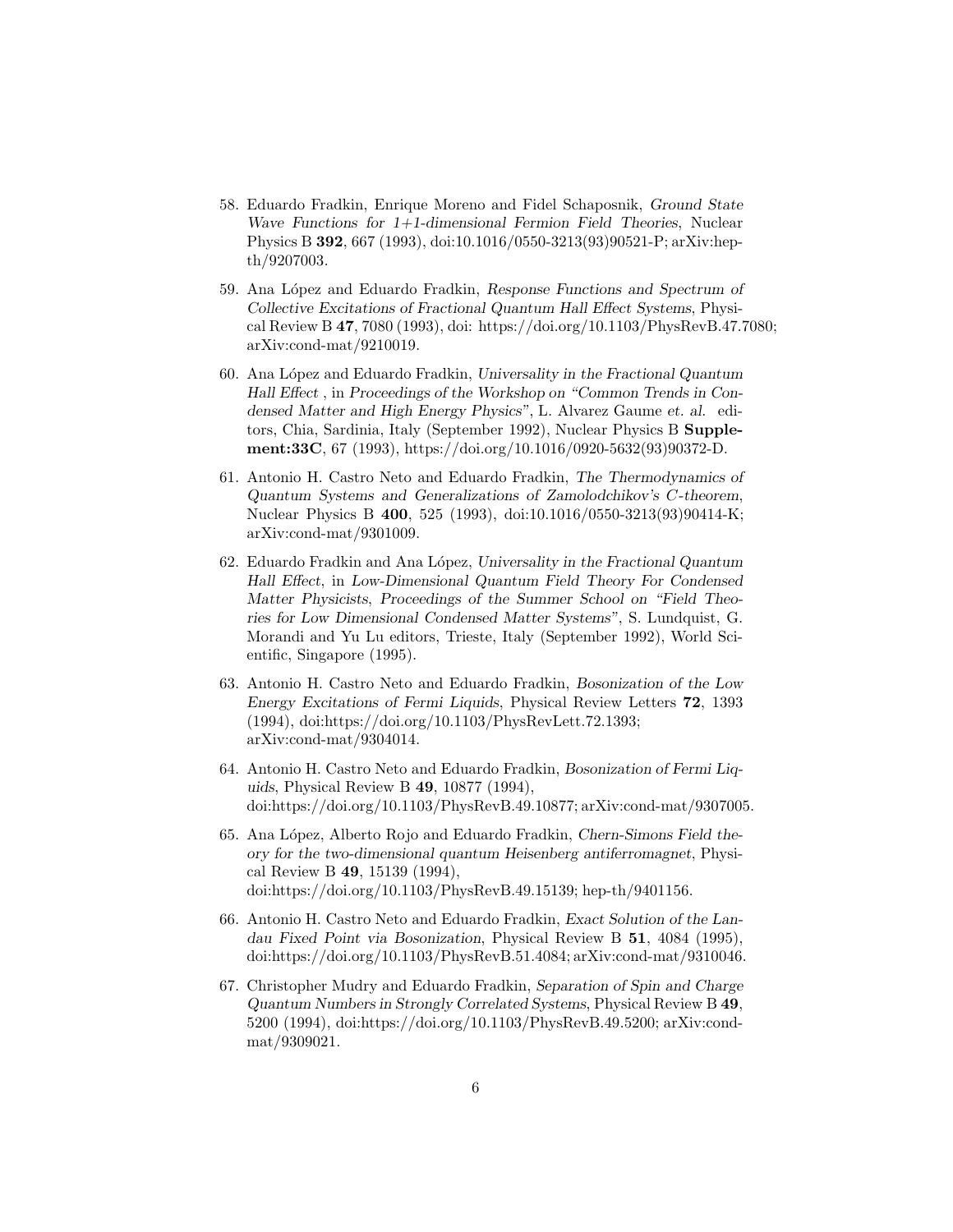- 68. Christopher Mudry and Eduardo Fradkin, The Mechanism of Separation of Spin and Charge in One-Dimensional Quantum Antiferromagnets, Physical Review B 50, 11409 (1994), doi:https://doi.org/10.1103/PhysRevB.50.11409; arXiv:cond-mat/9405064.
- 69. H. Q. Lin, Eduardo R. Gagliano, David K. Campbell, Eduardo H. Fradkin and Jim E. Gubernatis, in The Hubbard Model, edited by D. Baeriswyl et. al., (Plenum, New York, 1995), p. 315.
- 70. Carlos Cassanello and Eduardo Fradkin, Bilayers of Chiral Spin States, Physical Review B 53, 8708 (1996), doi:https://doi.org/10.1103/PhysRevB.53.8708; arXiv:cond-mat/9502044.
- 71. Ana López and Eduardo Fradkin, Fermionic Chern-Simons theory for the Fractional Quantum Hall Effect in Bilayers, Physical Review B 51, 4347 (1995), doi:https://doi.org/10.1103/PhysRevB.51.4347; arXiv:condmat/9406113.
- 72. Eduardo Fradkin and Fidel A. Schaposnik, The Fermion-Boson Mapping in Three Dimensional Quantum Field Theory, Physics Letters B 338, 253 (1994), https://doi.org/10.1016/0370-2693(94)91374-9; arXiv:arXiv:hepth/9407182.
- 73. Ninoslav Br`alic, Eduardo Fradkin, Virginia Manias and Fidel A. Schaposnik, Bosonization of Three Dimensional Non-Abelian Fermion Field Theories, Nuclear Physics B 446, 144 (1995), https://doi.org/10.1016/0550- 3213(95)00225-H; arXiv:hep-th/9502066.
- 74. Manuel Fuentes, Ana L´opez, Eduardo Fradkin and Enrique Moreno, Bosonization rules in  $\frac{1}{2}+1$  dimensions, Nuclear Physics B 450, 603 (1995), https://doi.org/10.1016/0550-3213(95)00224-G; arXiv:cond-mat/9502076.
- 75. Manuel Fuentes, Ana L´opez and Eduardo Fradkin, Interacting electrons on a half line coupled to impurities, Nuclear Physics B 501, 745 (1997), https://doi.org/10.1016/S0550-3213(97)00387-8; arXiv:cond-mat/9704012.
- 76. Manuel Fuentes, Ana L´opez and Eduardo Fradkin, Exact effective action for fermions in one dimension with backscattering at a boundary, Physical Review B 53, 16568 (1996), doi:https://doi.org/10.1103/PhysRevB.53.16568; arXiv:cond-mat/9506057.
- 77. Eduardo Fradkin and Steven Kivelson, Modular Invariance, Self-Duality and The Phase Transition Between Quantum Hall Plateaus, Nuclear Physics B 474, 543 (1996), https://doi.org/10.1016/0550-3213(96)00310-0; arXiv:condmat/9603156.
- 78. Daniel Cabra, Eduardo Fradkin, Gerardo L. Rossini and Fidel A. Schaposnik, Gauge Invariance and Finite Temperature Effective Actions of Chern-Simons Gauge Theories with Fermions, Physics Letters B 383, 434 (1996), https://doi.org/10.1016/0370-2693(96)00613-2; arXiv:hep-th/9507136.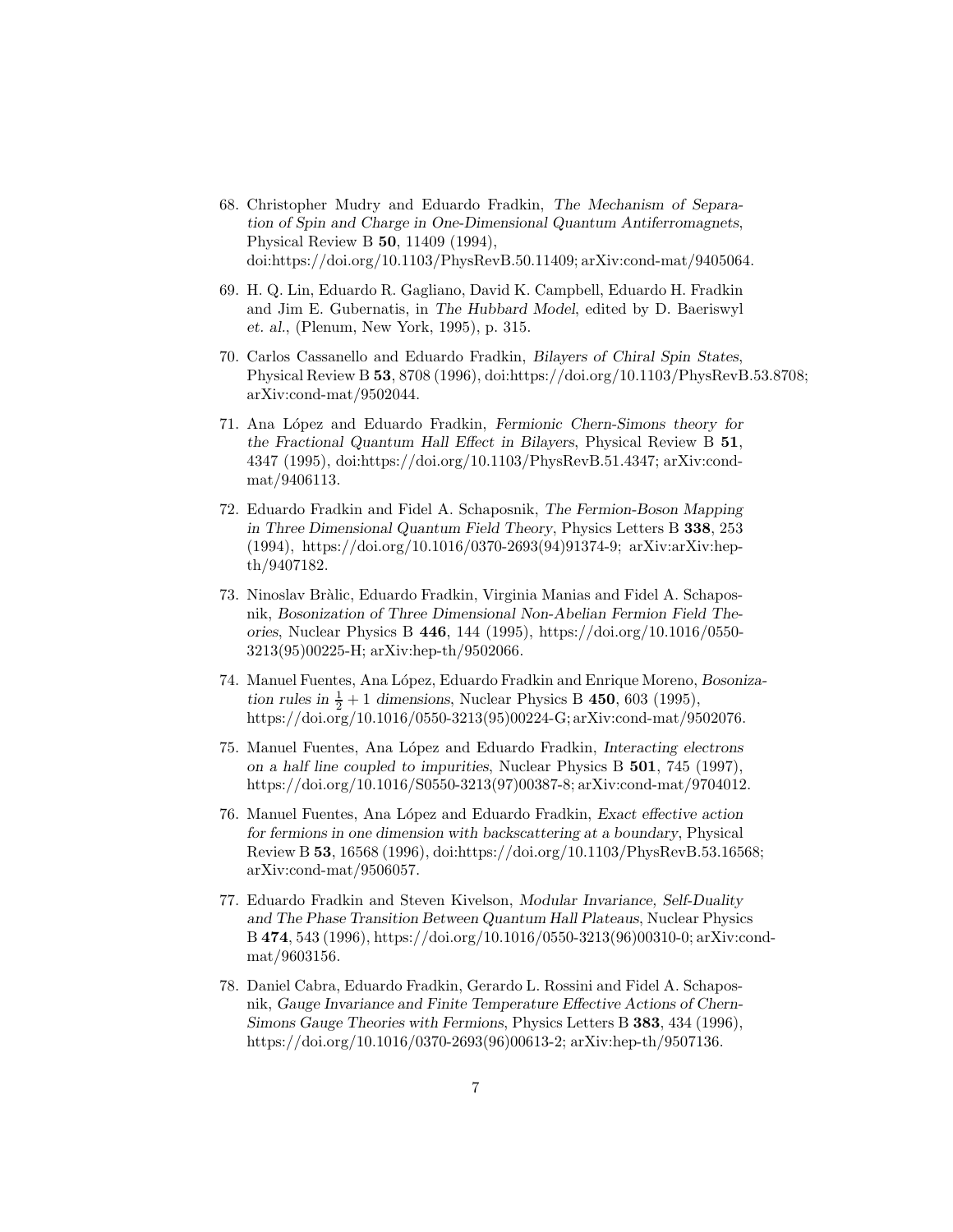- 79. Ana L´opez and Eduardo Fradkin, Fermionic Chern-Simons Field Theory for the Fractional Hall Effect, in Composite Fermions: A unified view of the Quantum Hall Regime, edited by Olle Heinonen. World Scientific (Singapore, 1998).
- 80. Carlos R. Cassanello and Eduardo Fradkin, Kondo Effect in Flux Phases, Physical Review B 53, 15079 (1996), doi:https://doi.org/10.1103/PhysRevB.53.15079; arXiv:cond-mat/9512064.
- 81. Claudio de C. Chamon and Eduardo Fradkin, Distinct universal conductances in tunneling to quantum Hall states: The role of contacts, Physical Review B 56, 2012 (1997), doi:https://doi.org/10.1103/PhysRevB.56.2012; arXiv:cond-mat/9612185.
- 82. Nancy P. Sandler, Claudio de C. Chamon and Eduardo Fradkin, Andreev reflection in the fractional quantum Hall effect, Physical Review B 57, 12324 (1998), doi:https://doi.org/10.1103/PhysRevB.57.12324; arXiv:condmat/9704012.
- 83. Horacio E. Castillo, Claudio de C. Chamon, Eduardo Fradkin, Paul M. Goldbart and Christopher Mudry, Exact calculation of multifractal exponents of the critical wave function of Dirac fermions in a random magnetic field, Physical Review B 56, 10668 (1997), doi:https://doi.org/10.1103/PhysRevB.56.10668.
- 84. Carlos R. Cassanello and Eduardo Fradkin, Overscreening of magnetic impurities in  $d_{x^2-y^2}$ -wave superconductors, Physical Review B 56, 11246 (1997), doi:https://doi.org/10.1103/PhysRevB.56.11246; arXiv:cond-mat/9704011.
- 85. Eduardo Fradkin, Superconductivity's cousin, Nature (London) 387, 18  $(1997)$ .
- 86. Steven A. Kivelson, Eduardo Fradkin and Victor J. Emery, Electronic Liquid Crystal Phases of a Doped Mott Insulator, Nature (London) 393, 550 (1998); arXiv: cond-mat/9707327.
- 87. Eduardo Fradkin, Chetan Nayak, Alexei Tsvelik and Frank Wilczek, A Chern-Simons Effective Field Theory for the Pfaffian Quantum Hall State, Nuclear Physics B 516, 704 (1998), https://doi.org/10.1016/S0550-3213(98)00111- 4.
- 88. Nancy P. Sandler, Claudio de C. Chamon and Eduardo Fradkin, Noise measurements and fractional charge in fractional quantum Hall liquids, Physical Review B 59, 12521 (1999), doi:https://doi.org/10.1103/PhysRevB.59.12521.
- 89. Eduardo Fradkin and Steven Kivelson, Liquid Crystal Phases of Quantum Hall Systems, Physical Review B 59, 8065 (1999), doi:https://doi.org/10.1103/PhysRevB.59.8065.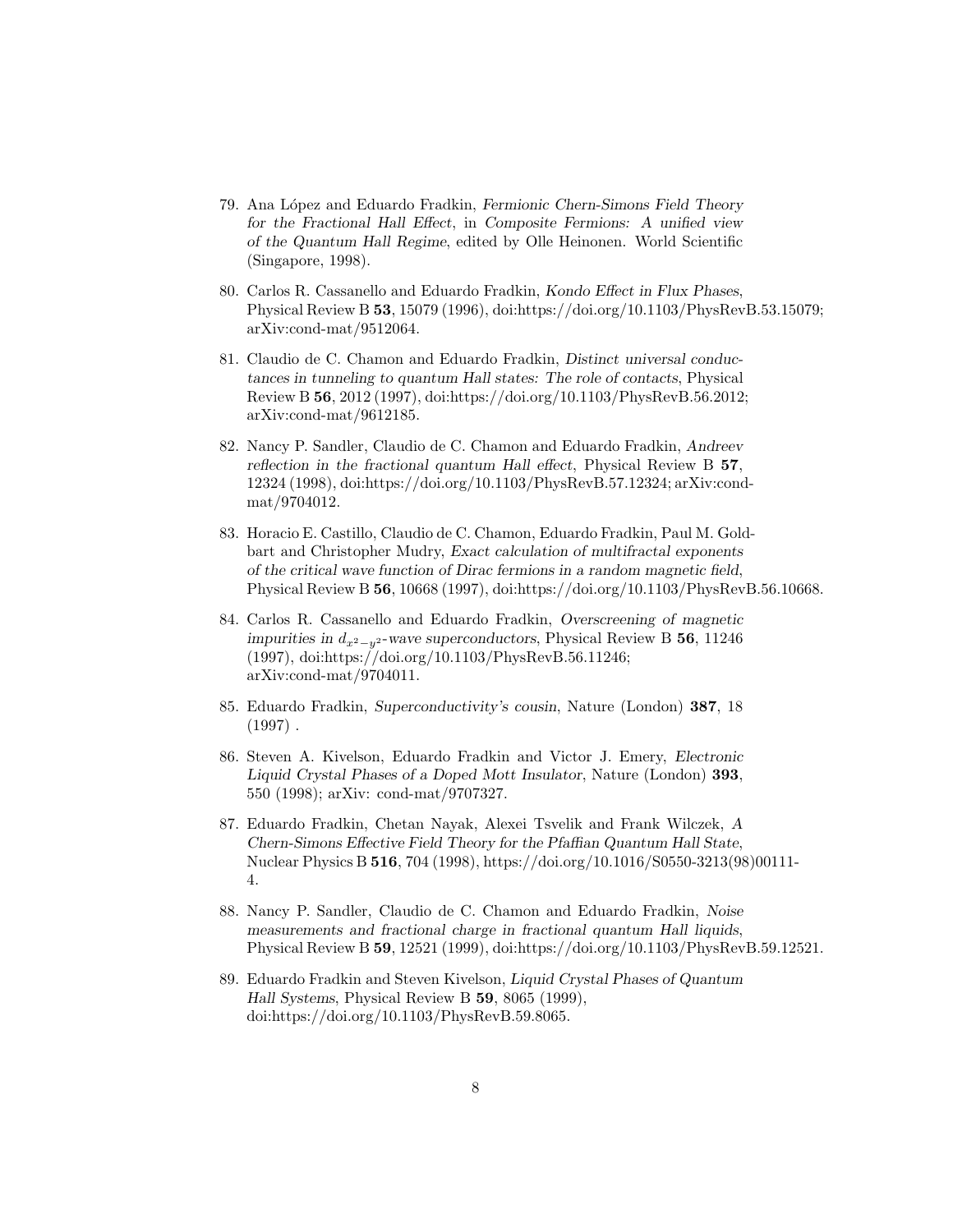- 90. Ana López and Eduardo Fradkin, Universal structure of the edge states of the fractional quantum Hall states, Physical Review B 59, 15323 (1999), doi: http://dx.doi.org/10.1103/PhysRevB.59.15323.
- 91. Eduardo Fradkin, Chetan Nayak, and Kareljan Schoutens Landau-Ginzburg Theories for Non-Abelian Quantum Hall States, Nuclear Physics B 546, 711 (1999), https://doi.org/10.1016/S0550-3213(99)00039-5.
- 92. Cesar D. Fosco, Eduardo Fradkin and Ana López, Dynamical Domain Wall Defects in  $2 + 1$  Dimensions, Physics Letters B 451, 31 (1999).
- 93. Daniel C. Cabra, Eduardo Fradkin, Gerardo L. Rossini and Fidel A. Schaposnik, Non-Abelian fractional quantum Hall states and chiral coset conformal field theories, International Journal of Modern Physics A 30, 4857 (2000), https://doi.org/10.1142/S0217751X00002354; arXiv:cond-mat/9905192.
- 94. Eduardo Fradkin, Exploring the fractional quantum Hall effect with electron tunneling, in Quantum Physics at the Mesoscopic Scale, Proceedings of the XXXIVth Rencontres de Moriond, Edited by C. Glattli, M. Sanquer and J. Trânh Vân, Les Arcs, Haute Savoie, France, January 1999, EDP Sciences (Les Ulis, France, 2000).
- 95. Eduardo Fradkin, Steven A. Kivelson, Efstratios Manousakis and Kwangsik Nho, Nematic phase of the two-dimensional electron gas in a magnetic field, Physical Review Letters 84, 1982 (2000), doi: http://dx.doi.org/10.1103/PhysRevLett.84.1982; arXiv:cond-mat/9906064.
- 96. Victor J. Emery, Eduardo Fradkin, Steven A. Kivelson and Tom C. Lubensky, Quantum Theory of the Smectic Metal State in Stripe Phases, Physical Review Letters 85, 2160 (2000), doi: http://dx.doi.org/10.1103/PhysRevLett.85.2160; arXiv:cond-mat/0001077.
- 97. Ana López and Eduardo Fradkin, *Effective field theory for the bulk and* edge states of quantum Hall states in unpolarized single layer and bilayer systems, Physical Review B 63, 085306 (2001), doi: http://dx.doi.org/10.1103/PhysRevB.63.085306; arXiv:cond-mat/0008219.
- 98. Ana López and Eduardo Fradkin, Erratum: Effective field theory for the bulk and edge states of quantum Hall states in unpolarized single layer and bilayer systems, Physical Review B 64, 049903 (2001), doi: http://dx.doi.org/10.1103/PhysRevB.64.049903.
- 99. Wensheng Vincent Liu and Eduardo Fradkin, Antiferromagnetic spin ladders effectively coupled by one-dimensional electron liquids, Physical Review Letters 86, 1865 (2001), doi: http://dx.doi.org/10.1103/PhysRevLett.86.1865; arXiv:cond-mat/0008394.
- 100. Nancy P. Sandler and Eduardo Fradkin, Fractional quantum Hall junctions and two-channel Kondo models, Physical Review B 63, 23530 (2001), doi: http://dx.doi.org/10.1103/PhysRevB.63.235301; arXiv:cond-mat/0009285.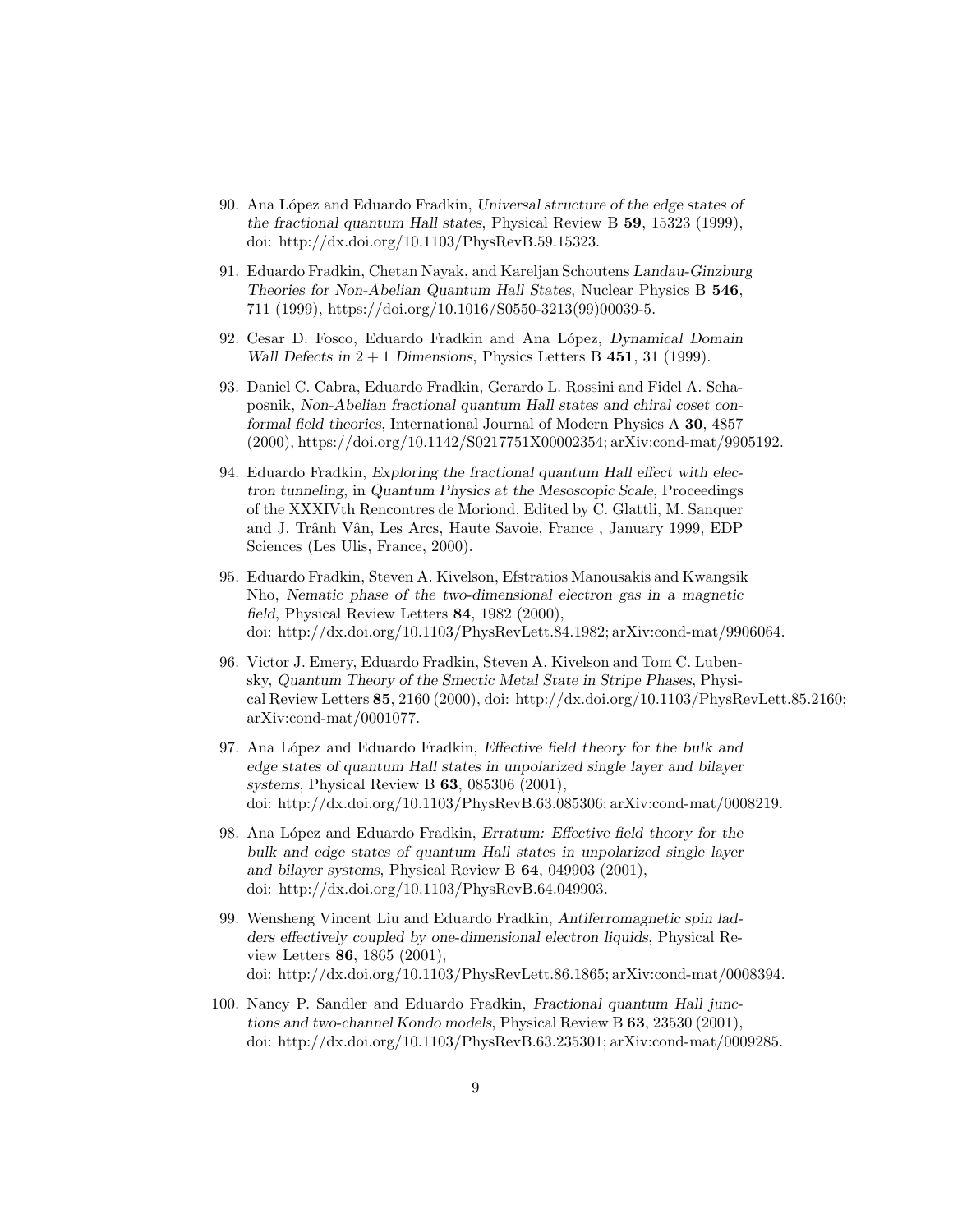- 101. Mats Granath, Vadim Oganesyan , Steven A. Kivelson, Eduardo Fradkin and Victor J. Emery, Nodal quasi-particles and coexisting orders in striped superconductors, Physical Review Letters 87, 167011 (2001), doi: http://dx.doi.org/10.1103/PhysRevLett.87.167011; arXiv:cond-mat/0010350.
- 102. Eduardo Fradkin, Marina Huerta and Guillermo R. Zemba, Effective Chern-Simons Theories of Pfaffian and Parafermionic Quantum Hall States, and Orbifold Conformal Field Theories, Nuclear Physics 601 [FS], 3, (591)2001, https://doi.org/10.1016/S0550-3213(01)00077-3; arXiv:cond-mat/0011143.
- 103. Vadim Oganesyan, Steven A. Kivelson, and Eduardo Fradkin, Quantum Theory of a Nematic Fermi Fluid, Physical Review B 64, 195109 (2001), doi: http://dx.doi.org/10.1103/PhysRevB.64.195109; arXiv:cond-mat/0102093.
- 104. R. Moessner, S. L. Sondhi and Eduardo Fradkin, Short-ranged RVB physics, quantum dimer models and Ising gauge theories, Physical Review B 65, 024504 (2001), doi: http://dx.doi.org/10.1103/PhysRevB.65.024504; arXiv:condmat/0103396.
- 105. Daniel G. Barci, Eduardo Fradkin, Steven A. Kivelson and Vadim Oganesyan, Theory of the Quantum Smectic Hall Phase I: Low-energy properties of the quantum Hall smectic fixed point, Physical Review B 65, 245319 (2002), doi: http://dx.doi.org/10.1103/PhysRevB.65.245319; arXiv:condmat/0105448.
- 106. Daniel G. Barci and Eduardo Fradkin, Theory of the Quantum Smectic Hall Phase II: Microscopic theory, Physical Review B 65, 245320 (2002), doi: http://dx.doi.org/10.1103/PhysRevB.65.245320; arXiv:condmat/0106171.
- 107. Steven A. Kivelson, Dung-Hai Lee, Eduardo Fradkin and Vadim Oganesyan, Competing Order in the Mixed State of High Temperature Superconductors, Physical Review B 66, 144516/1-8 (2002), doi: http://dx.doi.org/10.1103/PhysRevB.66.144516; arXiv:cond-mat/0205228.
- 108. Eun-Ah Kim and Eduardo Fradkin, Inter edge tunneling in quantum Hall line junctions, Physical Review B  $67$ , 045317 (2003), doi: http://dx.doi.org/10.1103/PhysRevB.67.045317; arXiv:cond-mat/0205629.
- 109. Congjun Wu, W. Vincent Liu and Eduardo Fradkin, Competing Orders in Coupled Luttinger Liquids, Physical Review B 68, 115104 (2003), doi: http://dx.doi.org/10.1103/PhysRevB.68.115104; arXiv:cond-mat/0206248.
- 110. Eduardo Fradkin, Vishnu Jejjala and Robert G. Leigh, Non-commutative Chern-Simons for the Quantum Hall system and Duality, Nuclear Physics B 642, 483-500 (2002), doi:http://dx.doi.org/10.1016/S0550-3213(02)00616-8; arXiv:cond-mat/0205653.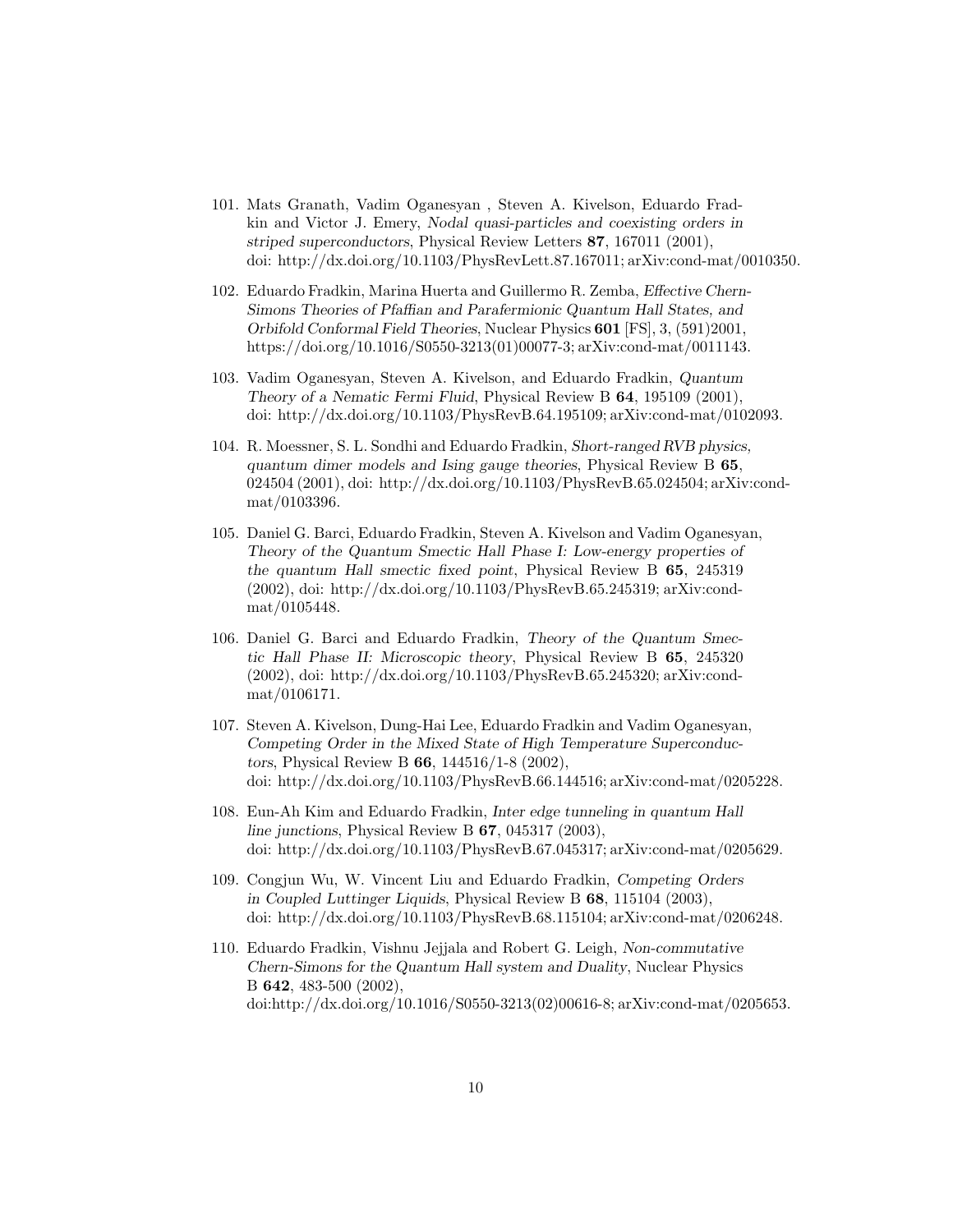- 111. Steven A. Kivelson, Ian P. Bindloss, Eduardo Fradkin, Vadim Oganesyan, John Tranquada, Aharon Kapitulnik and Craig Howald, How to detect fluctuating stripes in high temperature superconductors, Reviews of Modern Physics 75, 1201 (2003), doi:10.1103/RevModPhys.75.1201; arXiv:condmat/0210683.
- 112. Steven A. Kivelson, Eduardo Fradkin, and Theodore H. Geballe, Quasi-1D dynamics and the Nematic phase of the 2D Emery model, Physical Review B 69, 144505 (2004), doi: http://dx.doi.org/10.1103/PhysRevB.69.144505; arXiv:cond-mat/0302163.
- 113. Eun-Ah Kim and Eduardo Fradkin, Double point contact in Quantum Hall Line Junctions, Physical Review Letters 91, 156801 (2003), doi: http://dx.doi.org/10.1103/PhysRevLett.91.156801; arXiv:cond-mat/0305693.
- 114. Enrico Arrigoni, Eduardo Fradkin and Steven A. Kivelson, Mechanism of High Temperature Superconductivity in a striped Hubbard Model, Physical Review B 69, 214519 (2004), doi: http://dx.doi.org/10.1103/PhysRevB.69.214519; arXiv:cond-mat/0309572.
- 115. Ana López and Eduardo Fradkin, Fermion Chern Simons Theory of Hierarchical Fractional Quantum Hall States, Physical Review B 69, 155322 (2004), doi: http://dx.doi.org/10.1103/PhysRevB.69.155322; arXiv:cond-mat/0310128.
- 116. Eduardo Fradkin, David Huse, Roderich Moessner, Vadim Oganesyan, and Shivaji L. Sondhi, Bipartite Rokhsar-Kivelson points and Cantor deconfinement, Physical Review B  $69$ , 224415 (2004), doi: http://dx.doi.org/10.1103/PhysRevB.69.224415; arXiv:cond-mat/0311353.
- 117. Eddy Ardonne, Paul Fendley and Eduardo Fradkin, Topological Order and Conformal Quantum Critical Points, Annals of Physics 310, 493 (2004), doi:http://dx.doi.org/10.1016/j.aop.2004.01.004; arXiv:cond-mat/0311466.
- 118. I. Yang, W. Kang, K.W. Baldwin, L.N. Pfeiffer, K.W. West, E.A. Kim and E. Fradkin, Quantum Hall line junction with impurities as a multislit Luttinger liquid interferometer, Physical Review B 71, 113312 (2005), doi: http://dx.doi.org/10.1103/PhysRevB.71.113312; arXiv:cond-mat/0407641.
- 119. Eun-Ah Kim, Smitha Vishveshwara, and Eduardo Fradkin, Cooper pair tunneling in singlet quantum Hall states/superconductor junctions, Physical Review Letters 93, 266803 (2004), doi: http://dx.doi.org/10.1103/PhysRevLett.93.266803; arXiv:cond-mat/0405156.
- 120. Michael J. Lawler and Eduardo Fradkin, Quantum Hall Smectics, Sliding Symmetry and the Renormalization Group, Physical Review B 70, 165310 (2004), doi: http://dx.doi.org/10.1103/PhysRevB.70.165310; arXiv:condmat/0405237.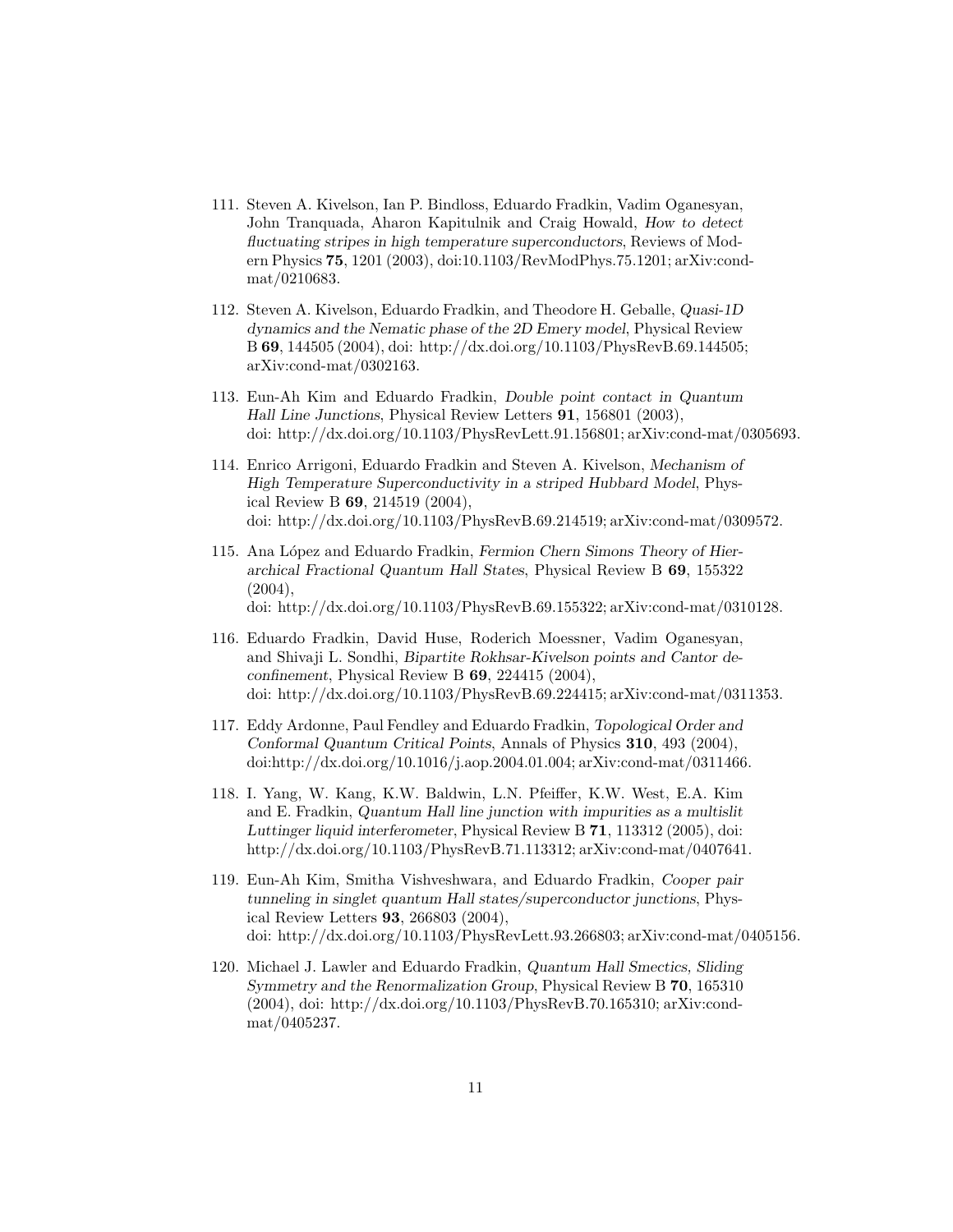- 121. Enrico Arrigoni, Eduardo Fradkin and Steven Kivelson, Competition Between Charge-Density Waves and Superconductivity in Striped Systems, Proceedings of the SCES'04, International Conference on Strongly Correlated Electron Systems, Universität Karlsruhe (Germany) July 26-30, 2004, Physica B 359, 623 (2005); arXiv:cond-mat/0409693.
- 122. Zohar Nussinov and Eduardo Fradkin, Discrete Sliding Symmetries, Dualities, and Self-dualities of Quantum Orbital Compass Models and  $p + ip$ Superconducting Arrays, Physical Review B 71, 195120 (2005), doi: http://dx.doi.org/10.1103/PhysRevB.71.195120; arXiv:cond-mat/0410720.
- 123. Stuart E. Brown, Eduardo Fradkin and Steven A. Kivelson, Surface pinning of fluctuating charge order: an "extraordinary" surface phase transition, Physical Review B 71, 224512 (2005), doi: http://dx.doi.org/10.1103/PhysRevB.71.224512; arXiv:cond-mat/0501654.
- 124. Paul Fendley and Eduardo Fradkin, Realizing non-Abelian statistics in time reversal invariant systems, Physical Review B 72, 024412 (2005), doi: http://dx.doi.org/10.1103/PhysRevB.72.024412; arXiv:cond-mat/cond-mat/0502071.
- 125. Eun-Ah Kim, Michael J. Lawler, Smitha Vishveshwara, and Eduardo Fradkin, Signatures of fractional statistics in noise experiments in quantum Hall fluids, Physical Review Letters 95, 176402 (2005), doi: http://dx.doi.org/10.1103/PhysRevLett.95.176402; arXiv:cond-mat/0507428. (Physical Review Focus)
- 126. Steven A. Kivelson and Eduardo Fradkin, How optimal inhomogeneity produces high temperature superconductivity; chapter 15 of Treatise of High Temperature Superconductivity, J. Robert Schrieffer and J. Brooks, editors, Springer-Verlag (2007); arXiv:cond-mat/0507459.
- 127. Michael J. Lawler, Daniel G. Barci, Victoria Fernández, Eduardo Fradkin, and Luis Oxman, Non-perturbative behavior of the quantum phase transition to a nematic Fermi fluid, Physical Review B 73, 085101 (2006), doi: http://dx.doi.org/10.1103/PhysRevB.73.085101; arXiv:cond-mat/0508747.
- 128. Erica W. Carlson, Karin Dahmen, Eduardo Fradkin, and Steven Kivelson, Hysteresis and Noise from Electronic Nematicity in High Temperature Superconductors, Physical Review Letters 96, 097003 (2006), doi: http://dx.doi.org/10.1103/PhysRevLett.96.097003; arXiv:cond-mat/0510259.
- 129. Antonio H. Castro Neto, Pierre Pujol and Eduardo Fradkin, Ice: a strongly correlated proton system, Physical Review B 74, 024302 (2006), doi: http://dx.doi.org/10.1103/PhysRevB.74.024302; arXiv:cond-mat/0511092.
- 130. John Robertson, Stevan A. Kivelson, Eduardo Fradkin, Alan Fang, and Aharon Kapitulnik, Distinguishing Patterns of Charge Order; Stripes or Checkerboards, Physical Review B 74, 134507 (2006), doi: http://dx.doi.org/10.1103/PhysRevB.74.134507; arXiv:cond-mat/0602675.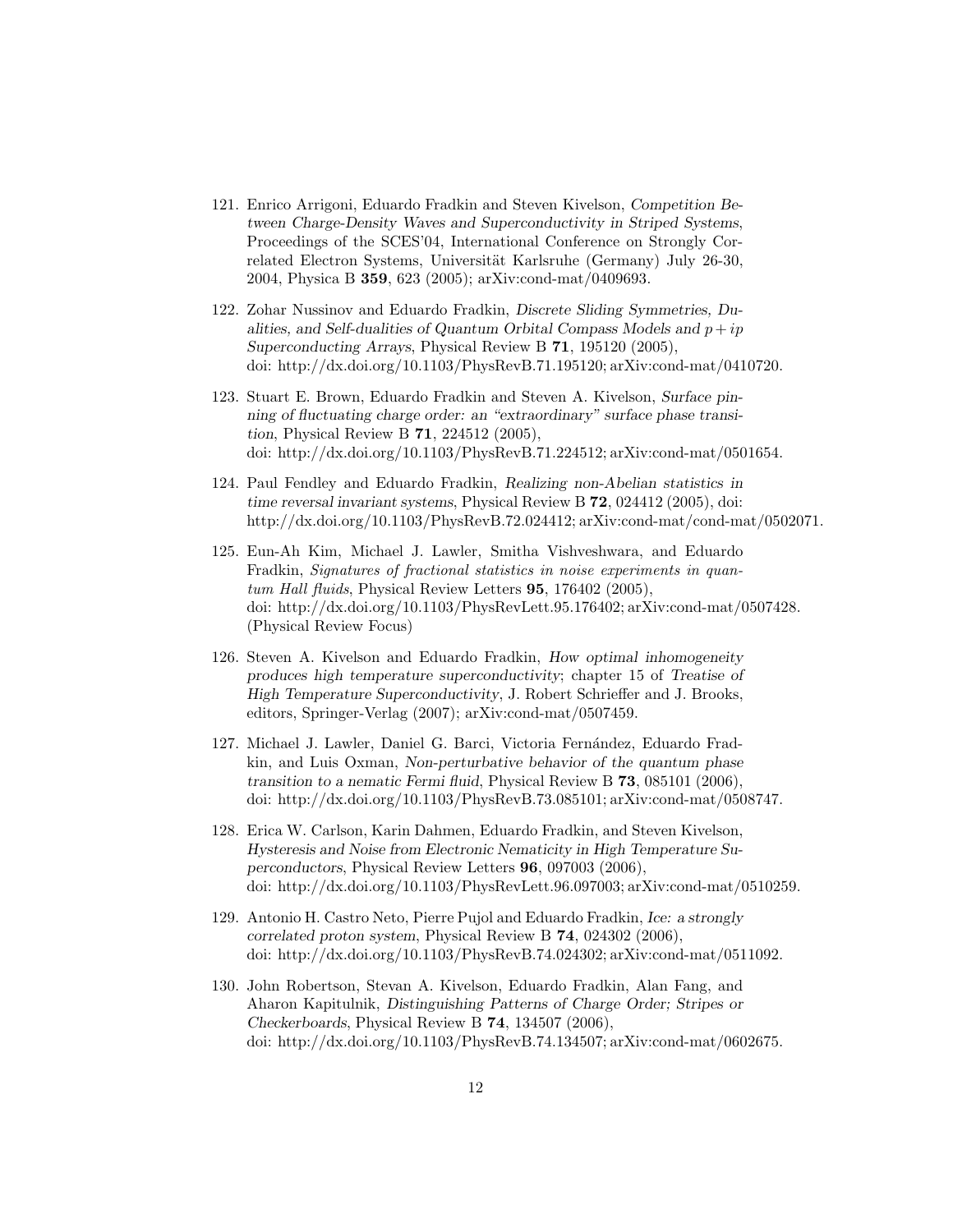- 131. Zohar Nussinov, Cristian Batista and Eduardo Fradkin, Intermediate Symmetries In Electronic Systems: Dimensional Reduction, Order Out Of Disorder, Dualities, And Fractionalization, to appear in Proceedings of the 13th International Conference on Recent Progress in Many Body Theories, Buenos Aires (Argentina), December 2005, S. Hernández and H. Cataldo editors (World Scientific, 2006); published in International Journal of Modern Physics B 20, 5239-5249 (2006); arXiv:cond-mat/0602569.
- 132. Eun-Ah Kim, Michael J. Lawler, Smitha Vishveshwara, and Eduardo Fradkin, Measuring fractional charge and statistics in fractional quantum Hall fluids through noise experiments, Physical Review B 74, 155324 (2006), doi: http://dx.doi.org/10.1103/PhysRevB.74.155324; arXiv:condmat/0604325.
- 133. Michael J. Lawler and Eduardo Fradkin, Local Quantum Criticality in the Nematic Quantum Phase Transition of a Fermi Fluid, Physical Review B 75, 033304 (2007), doi: http://dx.doi.org/10.1103/PhysRevB.75.033304; arXiv:cond-mat/0605203.
- 134. Eduardo Fradkin and Joel E. Moore, Entanglement entropy of 2D conformal quantum critical points: hearing the shape of a quantum drum, Physical Review Letters 97, 050404 (2006), doi: http://dx.doi.org/10.1103/PhysRevLett.97.050404; arXiv:cond-mat/0605683.
- 135. Stefanos Papanikolaou, Erik Luijten and Eduardo Fradkin, Quantum criticality, lines of fixed points, and phase separation in doped two-dimensional quantum dimer models, Physical Review B 76, 134514 (2007), doi: http://dx.doi.org/10.1103/PhysRevB.76.134514; arXiv:cond-mat/0607316.
- 136. Claudio Chamon, Eduardo Fradkin and Ana López, *Fractional statistics* and duality: strong coupling behavior of edge states of quantum Hall liquids in the Jain sequence, Physical Review Letters 98, 176801 (2007), doi: http://dx.doi.org/10.1103/PhysRevLett.98.176801; arXiv: cond-mat/0608520
- 137. Congjun Wu, Kai Sun, Eduardo Fradkin and Shoucheng Zhang, Fermi liquid instabilities in the spin channel, Physical Review B 75, 115103 (2007), doi: http://dx.doi.org/10.1103/PhysRevB.75.115103; arXiv: cond-mat/0610326.
- 138. Stefanos Papanikolaou, Kumar S. Raman, and Eduardo Fradkin, Devil's staircases, quantum dimer models and stripe formation in strong coupling models of quantum frustration, Physical Review B 75, 094406 (2007), doi: http://dx.doi.org/10.1103/PhysRevB.75.094406; arXiv: cond-mat/0611390.
- 139. Eduardo Fradkin, Steven A. Kivelson and Vadim Oganesyan, Discovery of a Nematic Electron Fluid in a Transition Metal Oxide, "Perspectives in Science" invited article, Science 315, 196 (2007).
- 140. Erez Berg, Eduardo Fradkin, Eun-Ah Kim, Steven Kivelson, Vadim Oganesyan, John M. Tranquada, and Shoucheng Zhang, Dynamical layer decoupling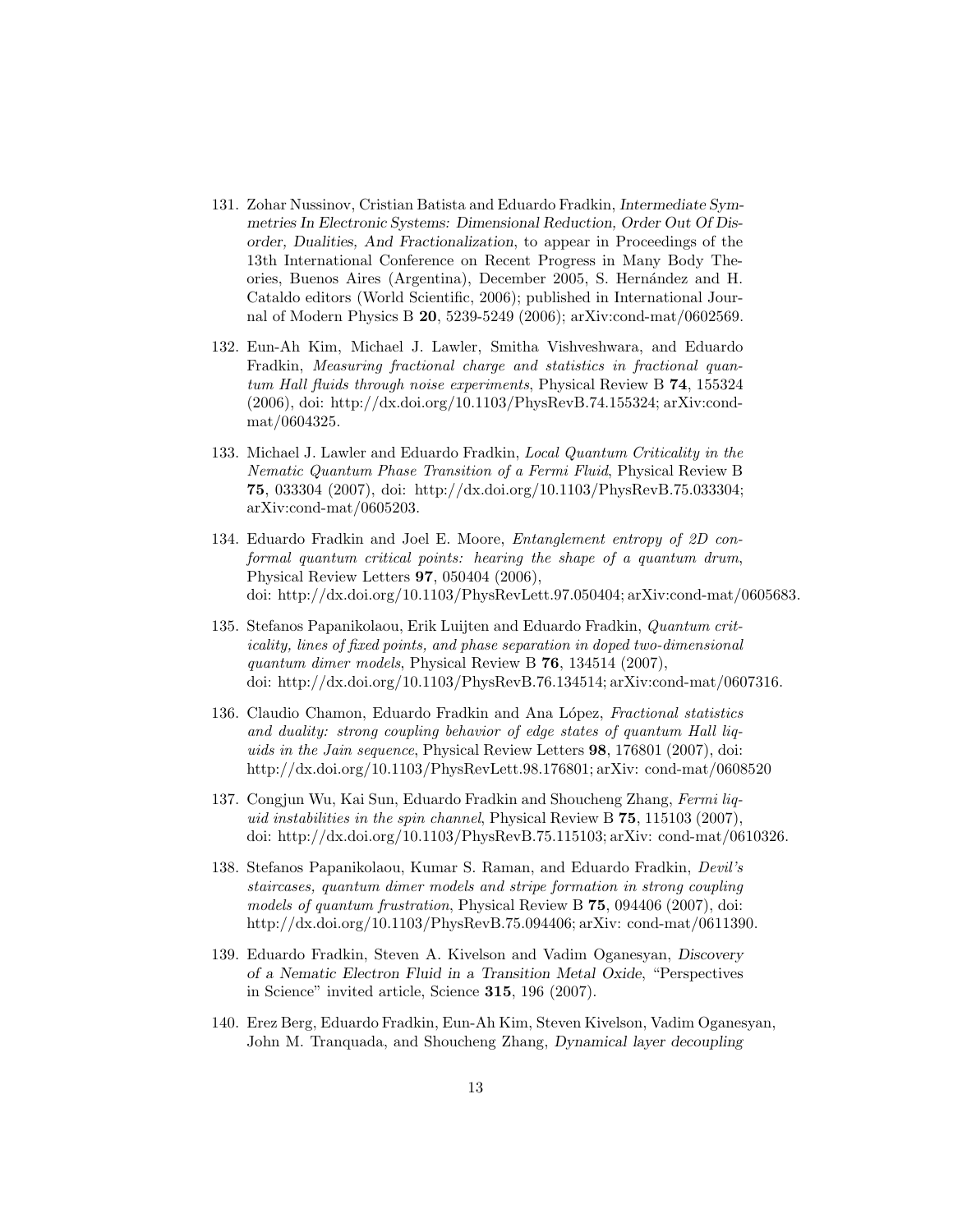in a stripe-ordered high  $T_c$  superconductor, Physical Review Letters 99, 127003 (2007), doi: http://dx.doi.org/10.1103/PhysRevLett.99.127003; arXiv: 0704.1240.

- 141. Eun-Ah Kim, Michael J. Lawler, Paul Oreto, Subir Sachdev, Eduardo Fradkin and Steven A. Kivelson, Theory of the nodal nematic quantum phase transition in superconductors, Physical Review B 77, 184514 (2008), doi: http://dx.doi.org/10.1103/PhysRevB.77.184514; arXiv: 0705.4099.
- 142. Kumar S. Raman, Eduardo Fradkin, Roderich Moessner, Stefanos Papanikolaou, and Shivaji L. Sondhi, Quantum dimer models and exotic orders, in "Quantum Magnetism" (Proceedings of the Nato Advanced Science Institute on Quantum Magnetism), Les Houches France, 6-23 June (2006), B. Barbara, Y. Imry, G. Sawatzky, and P. C. E. Stamp editors, pp. 139-150, (Springer Netherlands, 2008); arXiv:0809.3050.
- 143. Stefanos Papanikolaou, Kumar S. Raman and Eduardo Fradkin, Topological phases and topological entropy of two-dimensional systems with finite correlation length, Physical Review B 76, 224421 (2007), doi: http://dx.doi.org/10.1103/PhysRevB.76.224421; arXiv:0709.0729.
- 144. H. Barath, M. Kim, J.F. Karpus, S.L. Cooper, P. Abbamonte, E. Fradkin, E. Morosan, and R.J. Cava, Quantum and classical mode softening near the charge-density-wave/superconductor transition of  $Cu<sub>x</sub>TiSe<sub>2</sub>$ : Raman spectroscopic studies, Physical Review Letters 100, 106402 (2008), doi: http://dx.doi.org/10.1103/PhysRevLett.100.106402; arXiv:0712.2013 [condmat.sup-con] (2007).
- 145. M. Kim, H. Barath, S.L. Cooper, P. Abbamonte, E. Fradkin, M. Rübhausen, C. L. Zhang, and S-W. Cheong, Raman Scattering Studies of Temperatureand Field-Induced Melting of Charge Order in  $(La, Pr, Ca)MnO<sub>3</sub>$ , Physical Review B 77, 134411 (2008), doi: http://dx.doi.org/10.1103/PhysRevB.77.134411; arXiv:0801.3737.
- 146. Stefanos Papanikolaou, Rafael Monteiro Fernandes, Eduardo Fradkin, Philip W. Phillips, Joerg Schmalian, and Ratsko Sknepnek, Universality of liquidgas Mott transitions at finite temperatures, Physical Review Letters 100, 026408/1-4 (2008), doi: http://dx.doi.org/10.1103/PhysRevLett.100.026408; arXiv:0710.1627 [cond-mat.sup-con] (2007).
- 147. Shying Dong, Eduardo Fradkin, Robert G. Leigh, and Sean Nowling, Topological Entanglement Entropy in Chern-Simons Theories and Quantum Hall Fluids, Journal of High Energy Physics 2008 (05), 016 (2008) (JHEP05(2008)016), doi:https://doi.org/10.1088/1126-6708/2008/05/016; arXiv:0802.3231 (2008).
- 148. Dirk Schuricht, Fabian Essler, Akbar Jaefari, and Eduardo Fradkin, Local density of states of 1D Mott insulators and CDW states with a boundary,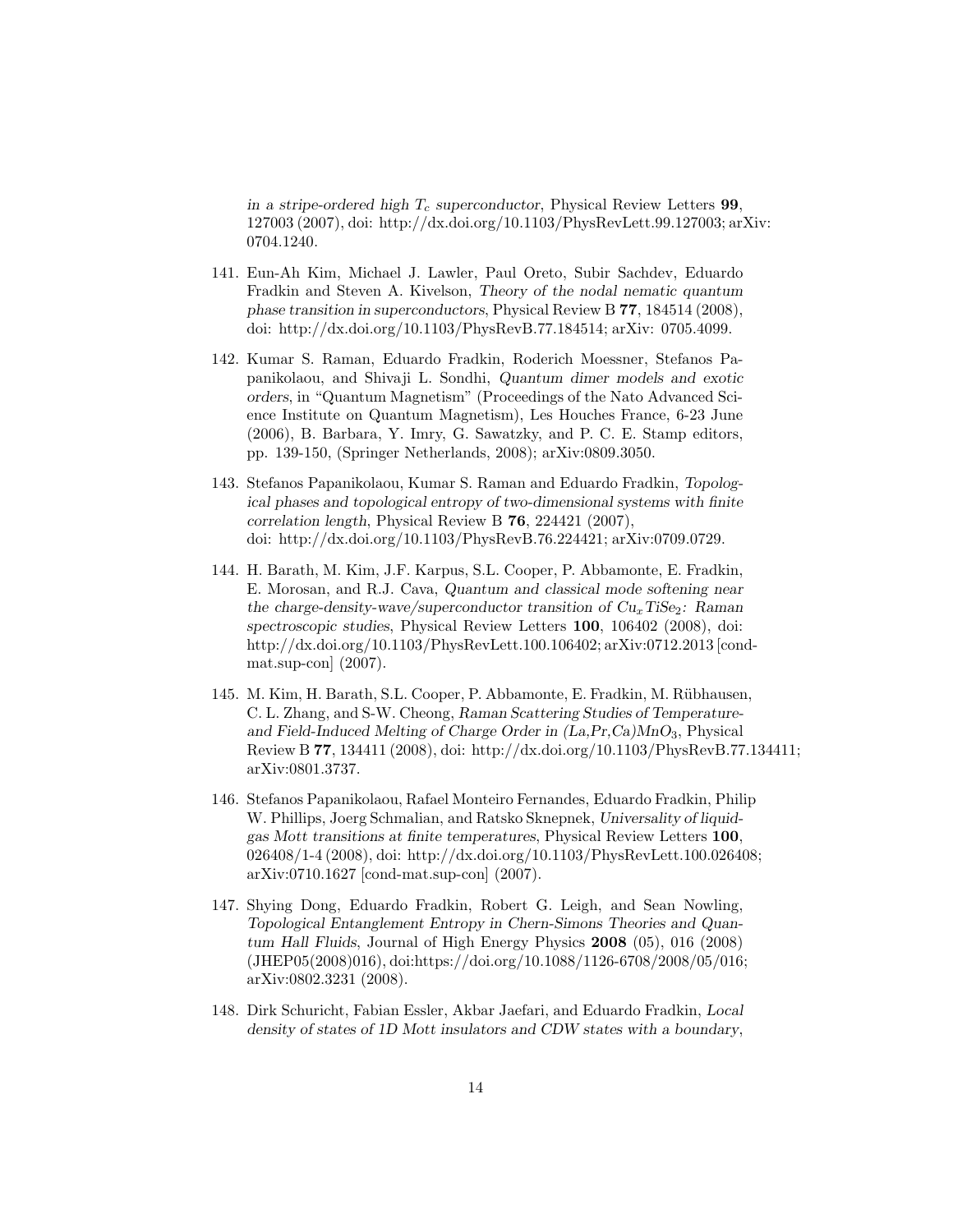Physical Review Letters 101, 086403 (2008), doi: http://dx.doi.org/10.1103/PhysRevLett.101.086403; arXiv:0802.1544.

- 149. Kai Sun, Benjamín Muñoz Fregoso, Michael J. Lawler, and Eduardo Fradkin, Fluctuating Stripes in Strongly Correlated electron Systems and the Nematic-Smectic quantum phase transition, Physical Review B 78, 085124 (2008), doi: http://dx.doi.org/10.1103/PhysRevB.78.085124; Erratum: Physical Review B 80, 039901 (2009), doi: http://dx.doi.org/10.1103/PhysRevB.80.039901; arXiv:0805.3526.
- 150. Eduardo Fradkin, Quantum physics: Debut of the quarter electron, News & Views invited article, Nature (London) 452, 822-823 (2008).
- 151. H. Barath, M. Kim, S. L. Cooper, P. Abbamonte, E. Fradkin, I. Mahns, M. Rübhausen, N. Aliouane, and D. N. Argyriou, *Domain fluctuations* near the field-induced incommensurate-commensurate phase transition of  $TbMnO_3$ , Physical Review B **78**, 134407 (2008), doi: http://dx.doi.org/10.1103/PhysRevB.78.134407; arxiv:0810.xxxx. (recommended as Editor's suggestion)
- 152. Kai Sun and Eduardo Fradkin, Time reversal symmetry breaking and spontaneous anomalous Hall effect in Fermi fluids, Physical Review B 78, 245122 (2008), doi: http://dx.doi.org/10.1103/PhysRevB.78.245122; arXiv:0809.4731.
- 153. Erez Berg, Eduardo Fradkin, and Steven A. Kivelson, Theory of the striped superconductor, Physical Review B 79, 064515 (2009), doi: http://dx.doi.org/10.1103/PhysRevB.79.064515; arXiv:0810.1564. (recommended as Editor's suggestion).
- 154. Benjamin Hsu, Michael Mulligan, Eduardo Fradkin and Eun-Ah Kim, Universal behavior of the entanglement entropy in 2D conformal quantum critical points, Physical Review B 79, 115421 (2009), doi: http://dx.doi.org/10.1103/PhysRevB.79.115421; arXiv:0812.0203.
- 155. Erez Berg, Eduardo Fradkin, Steven A. Kivelson, and John M. Tranquada, Striped Superconducting Order: How the cuprates intertwine spin, charge and superconducting orders, New Journal of Physics 11, 115004 (2009), doi:10.1088/1367-2630/11/11/115004; arXiv:0901.4826.
- 156. Benjamín M. Fregoso, Kai Sun, Eduardo Fradkin, and Benjamin L. Lev, Biaxial nematic phases in ultracold dipolar Fermi gases, New Journal of Physics 11, 103003 (2009); doi: 10.1088/1367-2630/11/10/103003 ; arXiv:0902.0739.
- 157. Erez Berg, Eduardo Fradkin, and Steven A. Kivelson, Charge 4e superconductivity from pair density wave order in certain high temperature superconductors, Nature Physics 5, 830 (2009), doi:https://doi.org/10.1038/nphys1389; arXiv:0904.1230.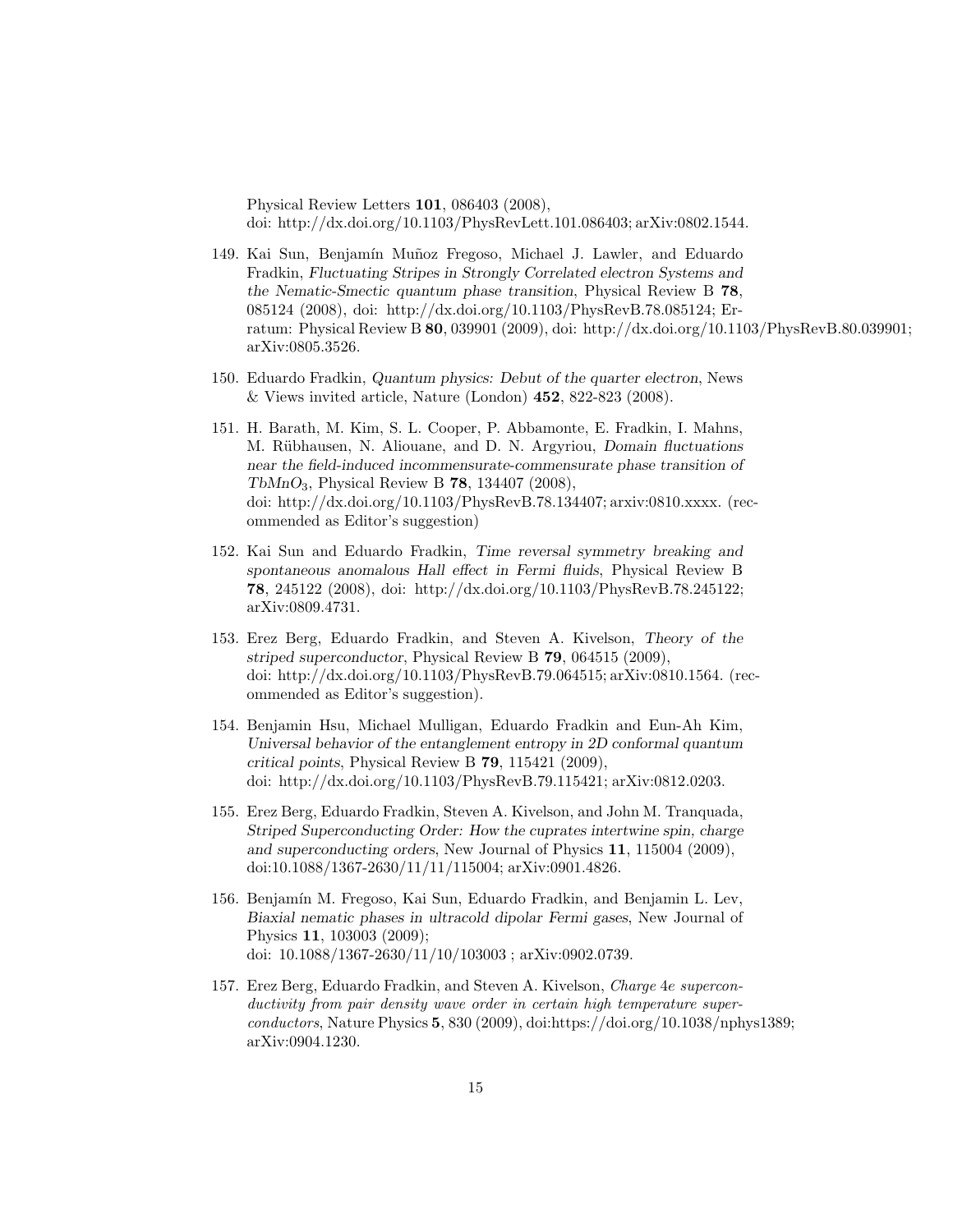- 158. Kai Sun, Hong Yao, Eduardo Fradkin, and Steven A. Kivelson, Topological Insulators and Nematic Phases from Spontaneous Symmetry Breaking in 2D Fermi Systems with a Quadratic Band Crossing, Physical Review Letters 103, 046811 (2009), doi:10.1103/PhysRevLett.103.046811; arXiv:0905.0907.
- 159. Eduardo Fradkin, Scaling of Entanglement Entropy at 2D quantum Lifshitz fixed points and topological fluids, Journal of Physics A: Mathematical and Theoretical 42, 504011 (2009), (special issue on Entanglement Entropy, P. Calabrese, J. Cardy and B. Doyon, editors); doi: 10.1088/1751- 8113/42/50/504011; arXiv:0906.1569v1.
- 160. Benjamín M. Fregoso and Eduardo Fradkin, Ferro-Nematic ground state of the dilute dipolar Fermi gas, Physical Review Letters 103, 205301 (2009), doi:10.1103/PhysRevLett.103.205301; arXiv:0907.1345.
- 161. Benjamin Hsu, Eytan Grosfeld, and Eduardo Fradkin, Quantum noise and entanglement generated by a local quantum quench, Physical Review B 80, 235412 (2009) (Editor's suggestion), doi:10.1103/PhysRevB.80.235412; arXiv:0908.2622.
- 162. David S. Caplan, Vladimir Orlyanchik, Michael B. Weissman, Dale J. Van Harlingen, Eduardo Fradkin, M. Hinton, and Tom R. Lemberger, Anomalous Noise in the Pseudogap Regime of  $YBa<sub>2</sub>Cu<sub>3</sub>O<sub>7−δ</sub>$ , Physical Review Letters 104, 177001 (2010), doi:10.1103/PhysRevLett.104.177001; arXiv:1004.5554.
- 163. Eduardo Fradkin, Steven A. Kivelson, Michael J. Lawler, James P. Eisenstein, and Andrew Mackenzie, Nematic Fermi Fluids in Condensed Matter Physics, Annu. Rev. Condens. Matter Phys. 1, 153 (2010), doi:10.1146/annurev-conmatphys-070909-103925; arXiv:0910.4166.
- 164. Minjung Kim, Xiaoqian Chen, Young Il Joe, Eduardo Fradkin, Peter Abbamonte, and S. Lance Cooper, Mapping the magneto-structural quantum phases of  $Mn_3O_4$ , Physical Review Letters 104, 136402 (2010), doi:10.1103/PhysRevLett.104.136402; arXiv:0912.2052.
- 165. Eduardo Fradkin and Steven A. Kivelson, Electron Nematics Proliferate, "Perspectives" invited article, Science 327, 155 (2010).
- 166. Minjung Kim, Harini Barath, Xiaoqian Chen, Young-Il Joe, Eduardo Fradkin, Peter Abbamonte, S. Lance Cooper, Magnetic Field and Pressure Controlled Phases in Complex Materials, Advanced Materials 22, 1148 (2010).
- 167. Benjamín M. Fregoso and Eduardo Fradkin, Unconventional magnetism in imbalanced Fermi systems with magnetic dipolar interactions, Physical Review B 81, 214443 (2010), doi:10.1103/PhysRevB.81.214443; arXiv:1001.4167.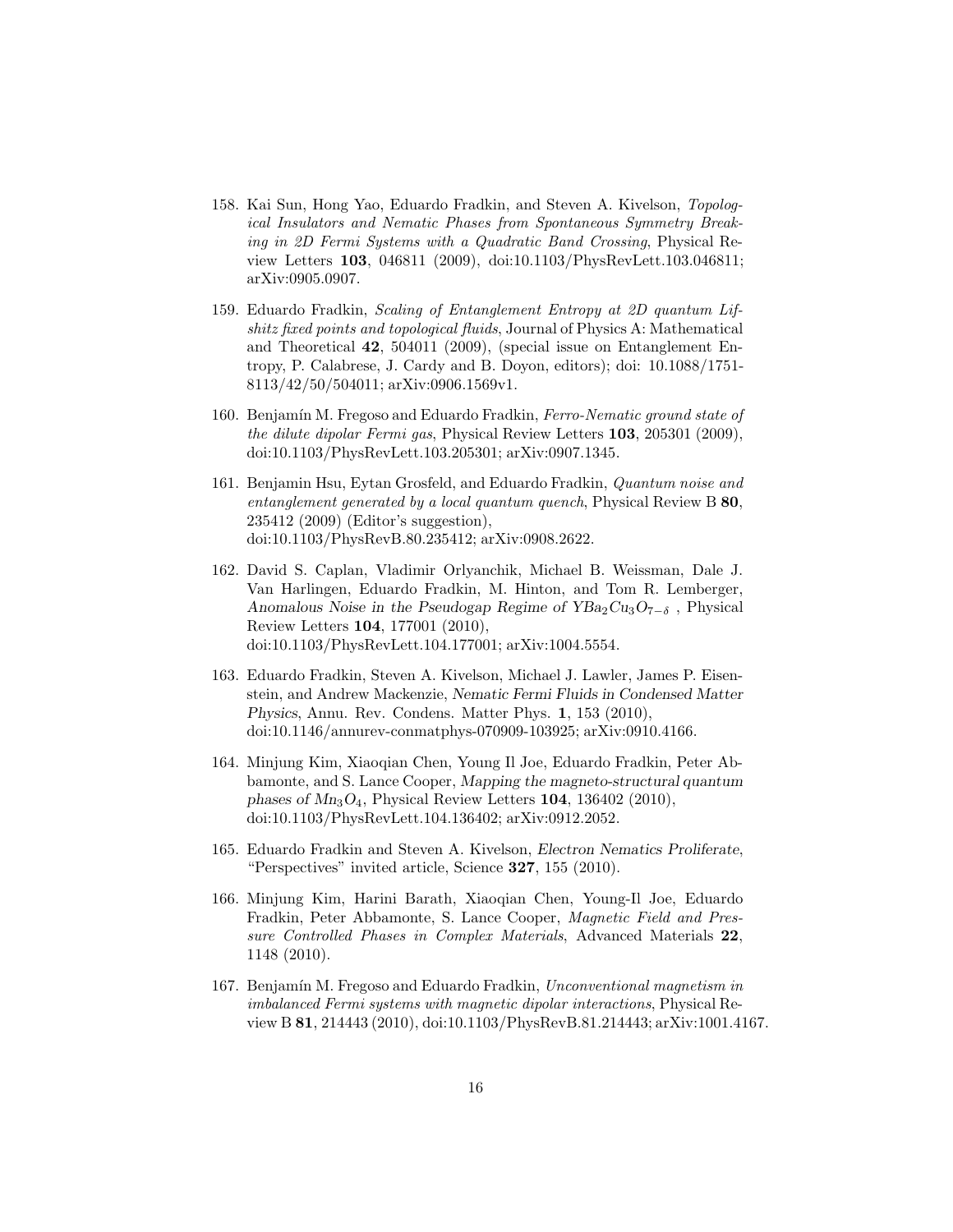- 168. Steven A. Kivelson and Eduardo Fradkin, Fluctuation diamagnetism in high temperature superconductors, "Viewpoint" invited article, Physics 3, 15 (2010), doi: 10.1103/Physics.3.15; arXiv:1003.5594.
- 169. James P. Reed, Bruno Uchoa, Young Il Joe, Yu Gan, Diego Casa, Eduardo Fradkin, and Peter Abbamonte, The effective fine structure constant of freestanding graphene measured in graphite, Science 330, 805-808 (2010), doi:10.1126/science.1190920; arXiv:1011.1590.
- 170. Eduardo Fradkin, Electronic Liquid Crystal Phases in Strongly Correlated Systems , in Proceedings of the Les Houches Summer School on "Modern theories of correlated electron systems", Les Houches, Haute Savoie, France (May 2009), Daniel C. Cabra, Andreas Honecker, and Pierre Pujol, editors, Lecture Notes in Physics 843, Springer-Verlag Berlin Heidelberg (2012), doi:10.1007/978-3-642-10449-7 2; arXiv:1004.1104
- 171. Erez Berg, Eduardo Fradkin and Steven A. Kivelson, Pair Density Wave correlations in the Kondo-Heisenberg Model, Physical Review Letters 105, 146403 (2010), doi:10.1103/PhysRevLett.105.146403; arXiv:1005.0623.
- 172. Daniel G. Barci and Eduardo Fradkin, Role of nematic fluctuations in the thermal melting of pair-density-wave phases in two-dimensional superconductors, Physical Review B 83, 100509(R) (2011); doi:10.1103/PhysRevB.83.100509; arXiv:1005.1928.
- 173. Benjamin Hsu and Eduardo Fradkin, Universal Behavior of Entanglement in 2D Quantum Critical Models, Journal of Statistical Mechanics: Theory and Experiment, 2010, P09004 (2010), doi:10.1088/1742- 5468/2010/09/P09004; arXiv:1006.1361.
- 174. Akbar Jaefari, Siddhartha Lal and Eduardo Fradkin, Charge-Density-Wave and Superconductor Competition in Stripe Phases of High Temperature Superconductors, Physical Review B 82, 144531 (2010), doi:10.1103/PhysRevB.82.144531; arXiv:1007.2187.
- 175. Dirk Schuricht, Fabian H. L. Essler, Akbar Jaefari, and Eduardo Fradkin, Boundary effects on the local density of states of one-dimensional Mott insulators and charge density wave states, Physical Review B 83, 035111  $(2011),$ doi:10.1103/PhysRevB.83.035111; arXiv:1009.5587.
- 176. Taylor L. Hughes, Robert G. Leigh and Eduardo Fradkin, Torsional Response and Dissipationless Viscosity in Topological Insulators, Physical Review Letters 102, 075502 (2011),
	- doi:10.1103/PhysRevLett.107.075502; arXiv:1101.3541.
- 177. Bruno Uchoa, James P. Reed, Yu Gan, Young Il Joe, Eduardo Fradkin, Peter Abbamonte, and Diego Casa, The electron many-body problem in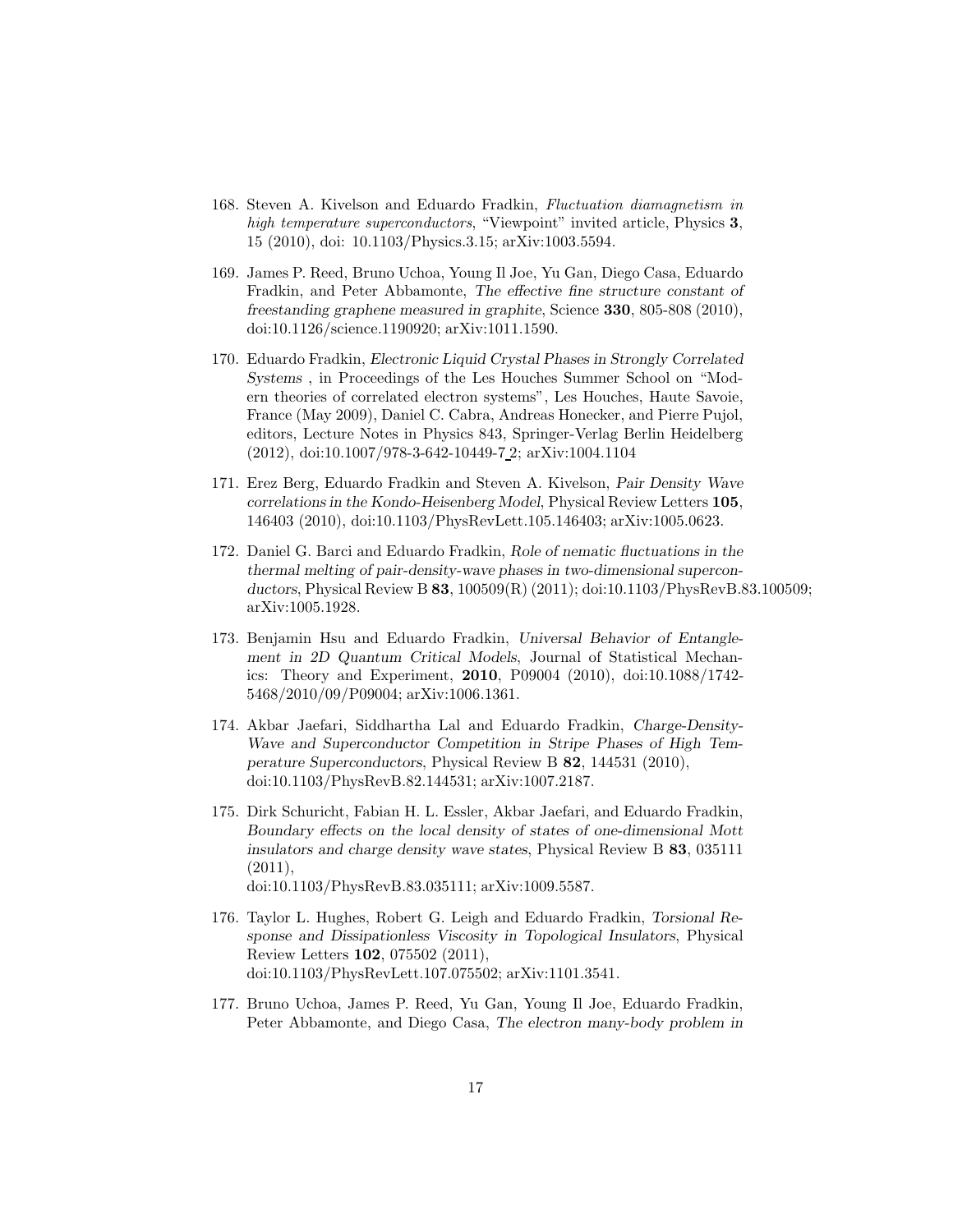graphene, Proceedings of the Nobel Conference on Graphene and Quantum Matter, Physica Scripta T 2012, 144 (2012), doi:10.1088/0031-8949/2012/T146/014014; arXiv:1109.1577.

- 178. Liliana Arrachea and Eduardo Fradkin, Chiral heat transport in driven quantum Hall and quantum spin Hall edge states, Physical Review B 84, 235436 (2011), doi:10.1103/PhysRevB.84.235436; arXiv:1110.1408.
- 179. Akbar Jaefari and Eduardo Fradkin, Pair-density-wave superconducting order in two-leg ladders, Physical Review B 85, 035104 (2012), doi:10.1103/PhysRevB.85.035104; arXiv:1111.6320.
- 180. Benjamin Hsu and Eduardo Fradkin, Dynamical stability of the quantum Lifshitz theory in  $2+1$  Dimensions, Physical Review B 87, 085102 (2013), doi:10.1103/PhysRevB.87.085102; arXiv:1205.4911
- 181. Xiao Chen, Benjamin Hsu, Taylor Hughes and Eduardo Fradkin, The Rényi Entropy and the Multifractal Spectrum of Systems Near the Localization Transition, Physical Review B 86, 134201 (2012), doi:10.1103/PhysRevB.86.134201; arXiv:1205.5276.
- 182. AtMa Chan, Taylor L. Hughes, Shinsei Ryu, and Eduardo Fradkin, Effective field theories for topological insulators by functional bosonization, Physical Review B 87, 085132 (2013), doi:10.1103/PhysRevB.87.085132; arXiv:1210.4305.
- 183. Eduardo Fradkin and Steven A. Kivelson, High Temperature Superconductivity: Ineluctable Complexity, invited News & Views article, Nature Physics 8, 864 (2012); doi:10.1038/nphys2498.
- 184. Ariel Dobry, Akbar Jaefari, and Eduardo Fradkin, Inhomogeneous superconducting phases in the frustrated Kondo-Heisenberg chain, Physical Review B 87, 245102 (2013), doi: 10.1103/PhysRevB.87.245102; arXiv:1304.5256.
- 185. Hugo Aita, Liliana Arrachea, Carlos Naón, and Eduardo Fradkin, Heat transport through quantum Hall edge states: Tunneling versus capacitive coupling to reservoirs, Physical Review B 88, 085122 (2013), doi: 10.1103/PhysRevB.88.085122; arXiv:1305.5833.
- 186. Xiao Chen and Eduardo Fradkin, Quantum Entanglement and Thermal Reduced Density Matrices in Fermion and Spin Systems on Ladders, Journal of Statistical Mechanics: Theory and Experiment, 2013, P08013 (2013), doi:10.1088/1742-5468/2013/08/P08013; arXiv:1305.6538.
- 187. Y. I. Joe, X. M. Chen, P. Ghaemi, K. D. Finkelstein, G. A. de la Peña, Y. Gan, J. C. T. Lee, S. Yuan, J. Geck, G. J. MacDougall, T. C. Chiang, S. L. Cooper, E. Fradkin, P. Abbamonte, Emergence of charge density wave domain walls above the superconducting dome in  $T_iS_{22}$ , Nature Physics 10, 421 (2014), doi:10.1038/nphys2935; arXiv:1309.4051.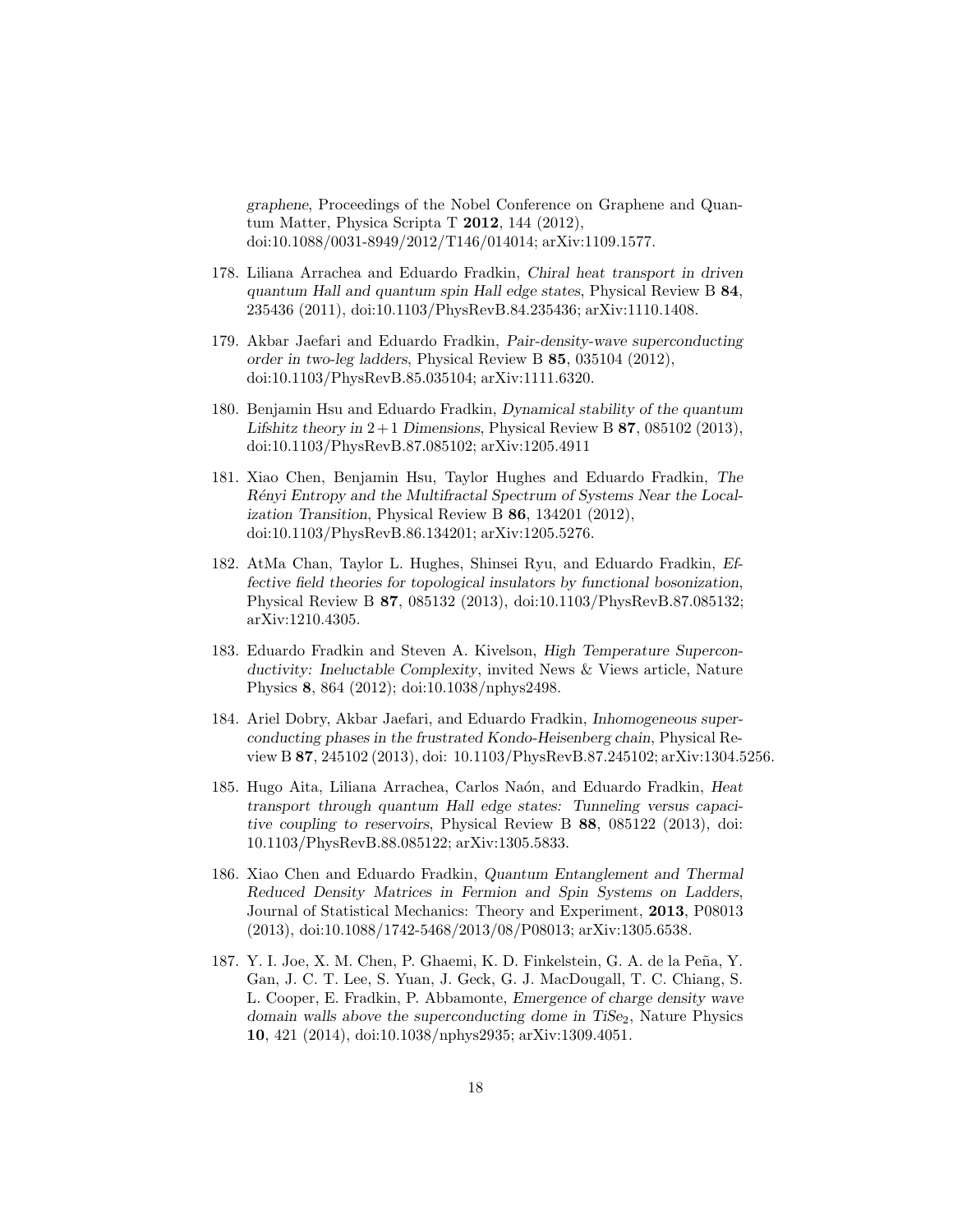- 188. Stefanos Papanikolaou, Daniel Charrier and Eduardo Fradkin, Ising nematic phase of hard-core dimers on the square lattice, Physical Review B 89, 035128 (2014), doi:10.1103/PhysRevB.89.035128; arXiv:1310.4173.
- 189. Yizhi You and Eduardo Fradkin, Field Theory of Nematicity in the Spontaneous Quantum Anomalous Hall effect, Physical Review B 88, 235124 (2013) (Editor's suggestion), doi:10.1103/PhysRevB.88.235124; arXiv:1310.5727.
- 190. Eduardo Fradkin, Field Theories of Condensed Matter Physics, second edition, Cambridge University Press (Cambridge, UK) (2013) (ISBN 978- 0-521-76444-5; www.cambridge.org/9780521764445.
- 191. Eduardo Fradkin, Enrique Moreno and Fidel A. Schaposnik, Bosonization of fermions coupled to topologically massive gravity, Physics Letters B 730, 284 (2014), http://dx.doi.org/10.1016/j.physletb.2014.01.057; arXiv:1401.3018.
- 192. Shih-Chang Weng, Ruqing Xu, Ayman Said, Bogdan Leu, Hawoong Hong, Xinyue Fang, M. Y. Chou, A. Bosak, P. Abbamonte, S. L. Cooper, E. Fradkin, S. L. Chang, and T.-C. Chiang, Pressure-induced antiferrodistortive phase transition in  $SrTiO<sub>3</sub>$ : Common scaling of soft-mode with pressure and temperature, Europhysics Letters 107, 36006 (2014), doi:10.1209/0295- 5075/107/36006.
- 193. Rodrigo Soto Garrido and Eduardo Fradkin, Pair-Density-Wave Superconducting States and Electronic Liquid Crystal Phases, Physical Review B 89, 165126 (2014), doi:10.1103/PhysRevB.89.165126; arXiv:1403.7530.
- 194. Gil Young Cho, Yizhi You and Eduardo Fradkin, Geometry of Fractional Quantum Hall Fluids, Physical Review B 90, 115139 (2014), doi: http://dx.doi.org/10.1103/PhysRevB.90.115139; arXiv:1406.2700.
- 195. Krishna Kumar, Kai Sun, and Eduardo Fradkin, Chern-Simons theory for magnetization plateaus of the spin- $\frac{1}{2}$  XXZ quantum Heisenberg model on the kagome lattice, Physical Review B 90, 174409 (2014), doi:http://dx.doi.org/10.1103/PhysRevB.90.174409; arXiv:1409.2171.
- 196. Eduardo Fradkin, Steven A. Kivelson, and John M. Tranquada, Theory of Intertwined Orders in High Temperature Superconductors, Reviews of Modern Physics 87, 457 (2015), doi:http://dx.doi.org/10.1103/RevModPhys.87.457; arXiv:1407.4480.
- 197. Gil Young Cho, Rodrigo Soto-Garrido and Eduardo Fradkin,Topological Pair-Density-Wave Superconducting States, Physical Review Letters 113, 256405 (2014), doi:10.1103/PhysRevLett.113.256405; arXiv:1407:6358.
- 198. Yizhi You, Gil Young Cho and Eduardo Fradkin, Theory of the Nematic Fractional Quantum Hall State, Physical Review X 4, 041050 (2014), doi:10.1103/PhysRevX.4.041050; arXiv:1410.3390.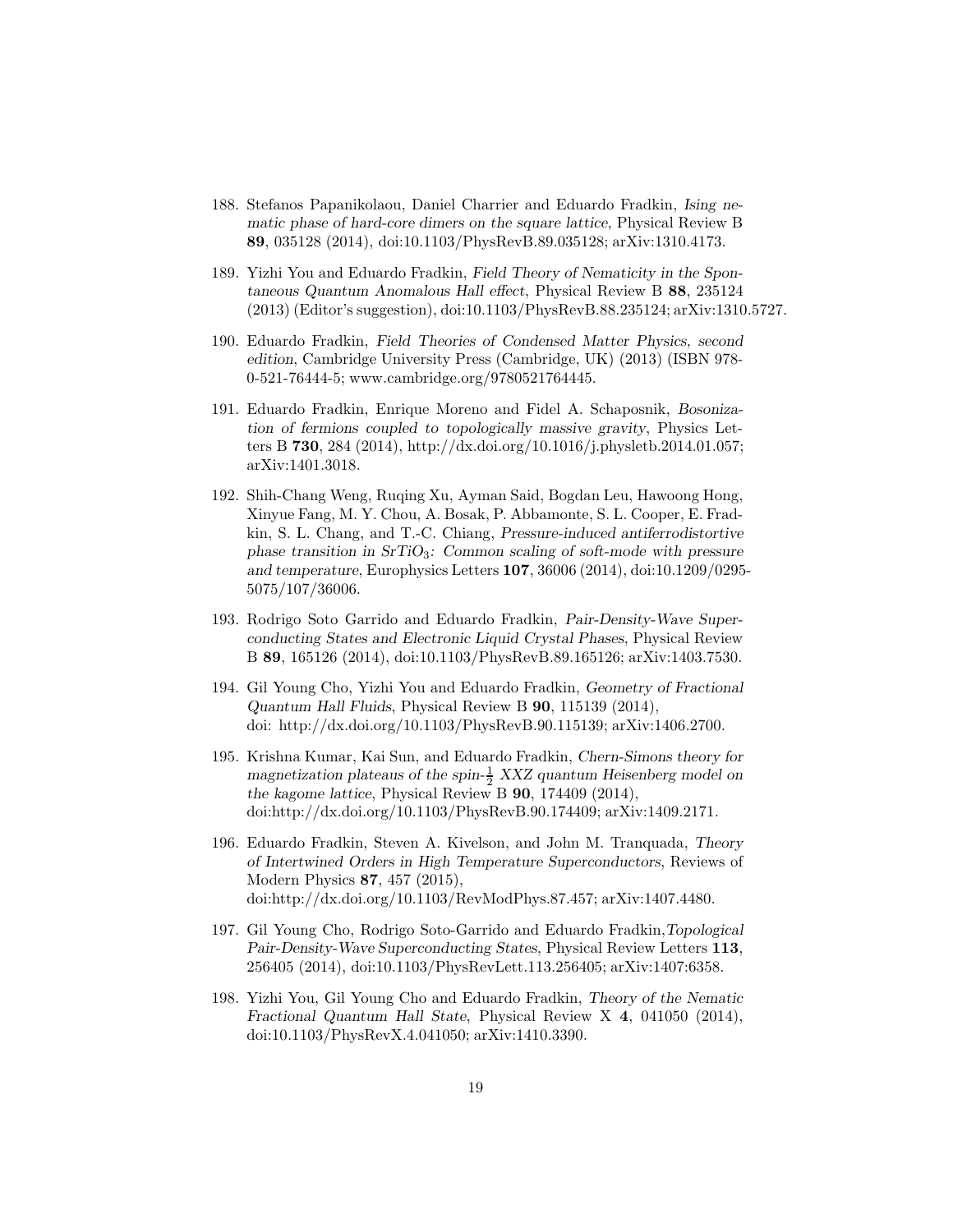- 199. Andrey Gromov, Gil Young Cho, Yizhi You, Alexander G. Abanov, and Eduardo Fradkin, Framing Anomaly in the Effective Theory of Fractional Quantum Hall Effect, Physical Review Letters 114, 016805 (2015) (Editor's suggestion), doi:http://dx.doi.org/10.1103/PhysRevLett.114.016805; arXiv:1410.6812.
- 200. Andrey Gromov, Gil Young Cho, Yizhi You, Alexander G. Abanov, and Eduardo Fradkin, Erratum: Framing Anomaly in the Effective Theory of Fractional Quantum Hall Effect, Physical Review Letters 114, 149902 (2015), http://dx.doi.org/10.1103/PhysRevLett.114.149902; arXiv:1410.6812.
- 201. X. M. Chen, A. J. Miller, C. Nugroho, G. A. de la Peña, Y. I. Joe, A. Kogar, J. D. Brock, J. Geck, G. J. MacDougall, S. L. Cooper, E. Fradkin, D. J. Van Harlingen, P. Abbamonte, Influence of Ti doping on the incommensurate charge density wave in  $1T$ -TaS<sub>2</sub>, Physical Review B 91, 245113 (2015), doi: http://dx.doi.org/10.1103/PhysRevB.91.245113; arXiv:1411.6604.
- 202. Xiao Chen, Gil Young Cho, Thomas Faulkner, and Eduardo Fradkin, Scaling of entanglement in  $2 + 1$ -dimensional scale-invariant field theories, Journal of Statistical Mechanics: Theory and Experiment, 2015, P02010 (2015), doi:10.1088/1742-5468/2015/02/P02010; arXiv:1412:3546.
- 203. Yu Gan, Gilberto de la Peña Muñoz, Anshul Kogar, Bruno Uchoa, Diego Casa, Thomas Gog, Eduardo Fradkin, and Peter Abbamonte, Reexamination of the effective fine structure constant of graphene, as measured in graphite, Physical Review B  $93, 195150$  (2016), doi:10.1103/PhysRevB.93.195150; arXiv:1501.06812.
- 204. S. L. Gleason, Y. Gim, T. Byrum, A. Kogar, P. Abbamonte, E. Fradkin, G. J. MacDougall, D. J. Van Harlingen, Xiangde Zhu, C. Petrovic, and S. L. Cooper, Structural contributions to the pressure-tuned charge-densitywave to superconductor transition in ZrTe3: Raman scattering studies, Physical Review B 91, 155124 (2015), doi:http://dx.doi.org/10.1103/PhysRevB.91.155124; arXiv:1501.06871.
- 205. Kai Sun, Krishna Kumar, and Eduardo Fradkin, A discretized Chern-Simons gauge theory on arbitrary graphs, Physical Review B 92, 115148 (2015) (Editor's suggestion), doi: http://dx.doi.org/10.1103/PhysRevB.92.115148; arXiv:1502.00641.
- 206. Rodrigo Soto-Garrido, Gil Young Cho and Eduardo Fradkin, Quasi One Dimensional Pair Density Wave Superconducting State, Physical Review B 91, 195102 (2015), doi:http://dx.doi.org/10.1103/PhysRevB.91.195102; arXiv:1502.07349.
- 207. Jeffrey C. Y. Teo, Taylor L. Hughes, and Eduardo Fradkin, Theory of Twist Liquids: Gauging and Anyonic Symmetry, Annals of Physics 360,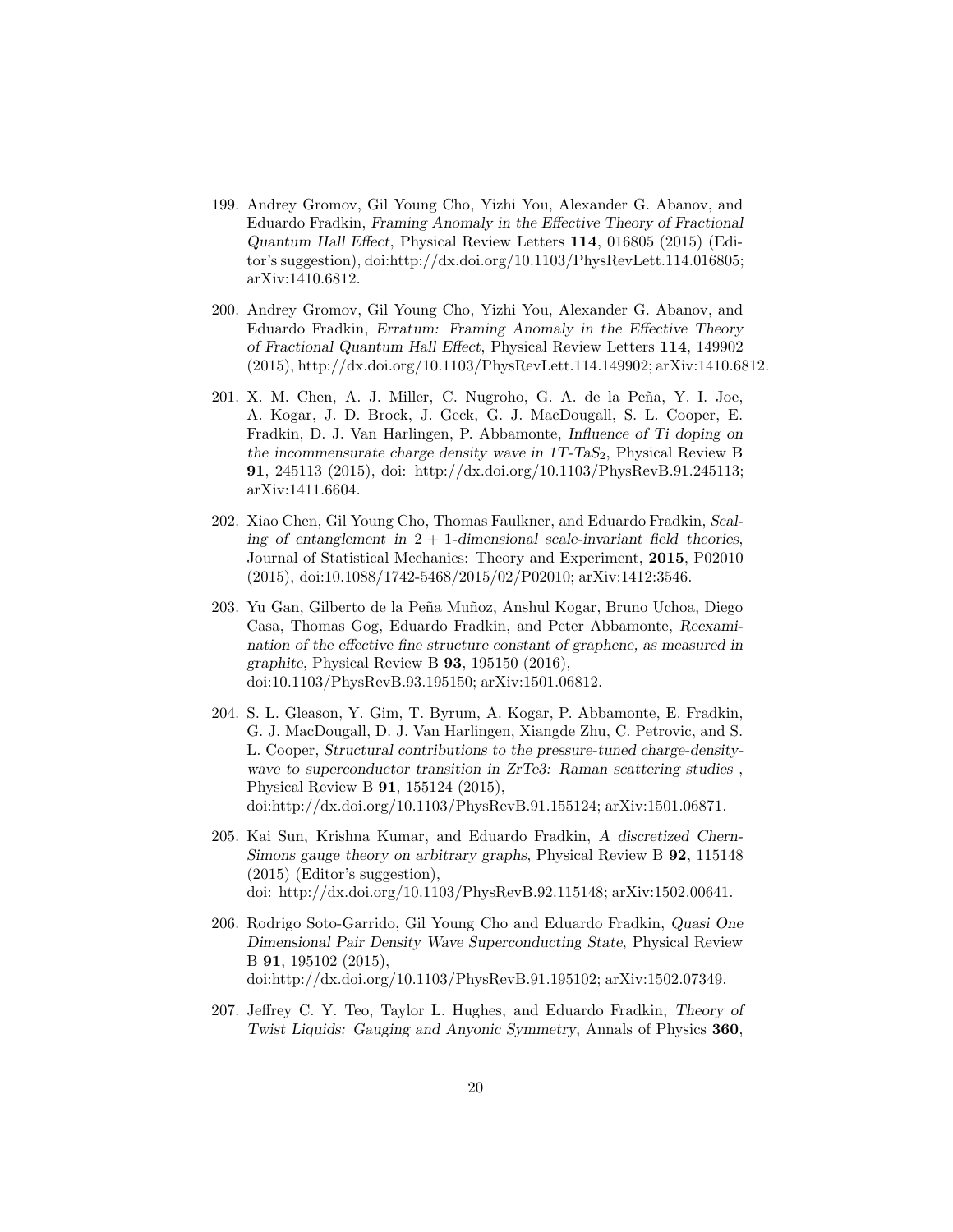349 (2015), doi: http://dx.doi.org/10.1016/j.aop.2015.05.012; arXiv:1503.06812.

- 208. Krishna Kumar, Kai Sun, and Eduardo Fradkin, Chiral spin liquids on the kagome lattice, Physical Review B 92, 094433 (2015), doi:10.1103/PhysRevB.92.094433; arXiv:1507.01278.
- 209. N. Samkharadze, K.A. Schreiber, G.C. Gardner, M.J. Manfra, E. Fradkin, and G.A. Csáthy, Observation of a transition from a topologically ordered to a spontaneously broken symmetry phase, Nature Physics 12, 191 (2016); published online on 25 October, 2015, doi:10.1038/nphys3523; arXiv:1509.03658.
- 210. Xiao Chen, Xiongjie Yu, Gil Young Cho, Bryan K. Clark, and Eduardo Fradkin, Many-body Localization Transition in Rokhsar-Kivelson-type wave functions, Physical Review B 92, 212204 (2015), doi:10.1103/PhysRevB.92.214204; arXiv:1509.03890.
- 211. Sean Vig, Anshul Kogar, Matteo Mitrano, Ali A. Husain, Luc Venema, Melinda S. Rak, Vivek Mishra, Peter Johnson, Genda D. Gu, Eduardo Fradkin, Michael R. Norman, and Peter Abbamonte, Measurement of the dynamic charge response of materials using low-energy, momentumresolved electron energy-loss spectroscopy (M-EELS), SciPost Physics 3, 026 (2017), doi: 10.21468/SciPostPhys.3.4.026; arXiv:1509.04230.
- 212. AtMa P. O. Chan, Thomas Kvorning, Shinsei Ryu, and Eduardo Fradkin, Effective hydrodynamic field theory and condensation picture of topological insulators, Physical Review B 93, 155122 (2016), doi:http://dx.doi.org/10.1103/PhysRevB.93.155122; arXiv:1510.08975.
- 213. Luiz H. Santos and Eduardo Fradkin, Instanton effects in lattice models of bosonic symmetry-protected topological states, Physical Review B 93, 15145 (2016), doi:http://dx.doi.org/10.1103/PhysRevB.93.155145; arXiv:1512.06864.
- 214. Yizhi You, Gil Young Cho, and Eduardo Fradkin, Nematic quantum phase transition of composite Fermi liquids in half-filled Landau levels and their geometric response, Physical Review B 93, 205401 (2016), doi:http://dx.doi.org/10.1103/PhysRevB.93.205401; arXiv:1602.01482.
- 215. Yuxuan Wang, Gil Young Cho, Taylor L. Hughes, and Eduardo Fradkin, Topological superconducting phases from inversion symmetry breaking order in spin-orbit-coupled systems, Physical Review B 93, 134512 (2016), doi:http://dx.doi.org/10.1103/PhysRevB.93.134512; arXiv:1602.02778.
- 216. Peng Ye, Taylor L. Hughes, Joseph Maciejko, and Eduardo Fradkin, Composite Particle Theory, Fractional Axion Angles, and Extrinsic Twist Defects in Three-Dimensional Gapped Fermionic Phases, Physical Review B 94, 115104 (2016),

doi:http://dx.doi.org/10.1103/PhysRevB.94.115104; arXiv:1603.02696.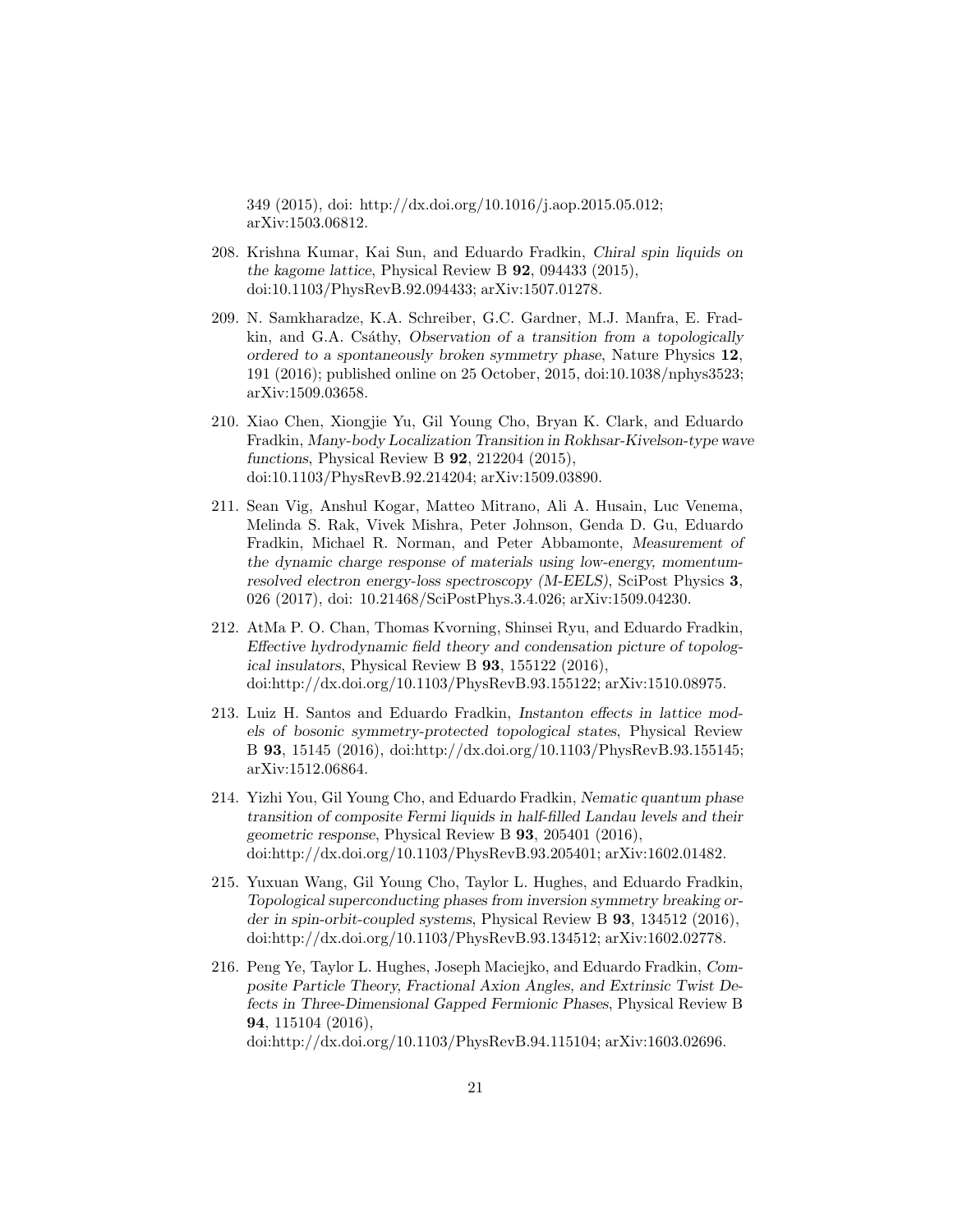- 217. Krishna Kumar, Hitesh Changlani, Bryan K. Clark, and Eduardo Fradkin, Numerical evidence for a chiral spin liquid in the  $XXZ$  model on the kagome lattice at  $m = \frac{2}{3}$  magnetization, Physical Review B 94, 134410 (2016), doi:https://doi.org/10.1103/PhysRevB.94.134410; arXiv:1606.04103.
- 218. Tianci Zhou, Xiao Chen, Thomas Faulkner, Eduardo Fradkin, Entanglement Entropy and Mutual Information of Circular Entangling Surfaces in  $2 + 1$ -dimensional Quantum Lifshitz Model, Journal of Statistical Mechanics: Theory and Experiment, 2016, 093101 (2016), doi:http://dx.doi.org/10.1088/1742-5468/2016/09/093101; arXiv:1607.01771.
- 219. Shichao Yan, Davide Iaia, Emilia Morosan, Eduardo Fradkin, Peter Abbamonte, and Vidya Madhavan, The influence of domain walls in the incommensurate charge density wave state of  $Cu$  intercalated  $1T-TiSe<sub>2</sub>$ , Physical Review Letters 116, 106405 (2017), doi:https://doi.org/10.1103/PhysRevLett.118.106405; arXiv:1609.08249.
- 220. Xiao Chen, Tianci Zhou, David A. Huse, and Eduardo Fradkin, Out-oftime-order correlations in many-body localized and thermal phases, Annalen der Physik 529, 1600332 (2017), doi:https://doi.org/10.1002/andp.201600332; arXiv:1610.00220.
- 221. Eduardo Fradkin, Disorder Operators and their descendants, published in a special memorial issue for Leo Kadanoff of the Journal of Statistical Physics, Journal of Statistical Physics 167, 427 (2017), doi:10.1007/s10955-017-1737-7; arXiv:1610.05780.
- 222. Xiao Chen, William Witczak-Krempa, Thomas Faulkner, and Eduardo Fradkin, Two-cylinder entanglement entropy under a twist, Journal of Statistical Mechanics: Theory and Experiment, 2017, 043104 (2017), doi:https://doi.org/10.1088/1742-5468/aa668a; arXiv:1611.01847.
- 223. A. Kogar, M. S. Rak, S. Vig, A. A. Husain, F. Flicker, Y. I. Joe, L. Venema, G. J. MacDougall, T. C. Chiang, E. Fradkin, J. van Wezel, and P. Abbamonte, Signatures of exciton condensation in a transition metal dichalcogenide, Science 358, 1314 (2017), doi:10.1126/science.aam6432; arXiv:1611.04217.
- 224. Laimei Nie, Akash V. Maharaj, Eduardo Fradkin, and Steven A. Kivelson, Vestigial nematicity from spin and/or charge order in the cuprates, Physical Review B 96, 085142 (2017), doi:https://doi.org/10.1103/PhysRevB.96.085142; arXiv:1701.02751.
- 225. Zhenyu Wang, Daniel Walkup, Philip Derry, Thomas Scaffidi, Melinda Rak, Sean Vig, Anshul Kogar, Ilija Zeljkovic, Ali Husain, Luiz H. Santos, Yuxuan Wang, Andrea Damascelli, Yoshiteru Maeno, Peter Abbamonte, Eduardo Fradkin, and Vidya Madhavan, Quasiparticle Interference and Strong Electron-Mode Coupling in the Quasi-One-Dimensional Bands of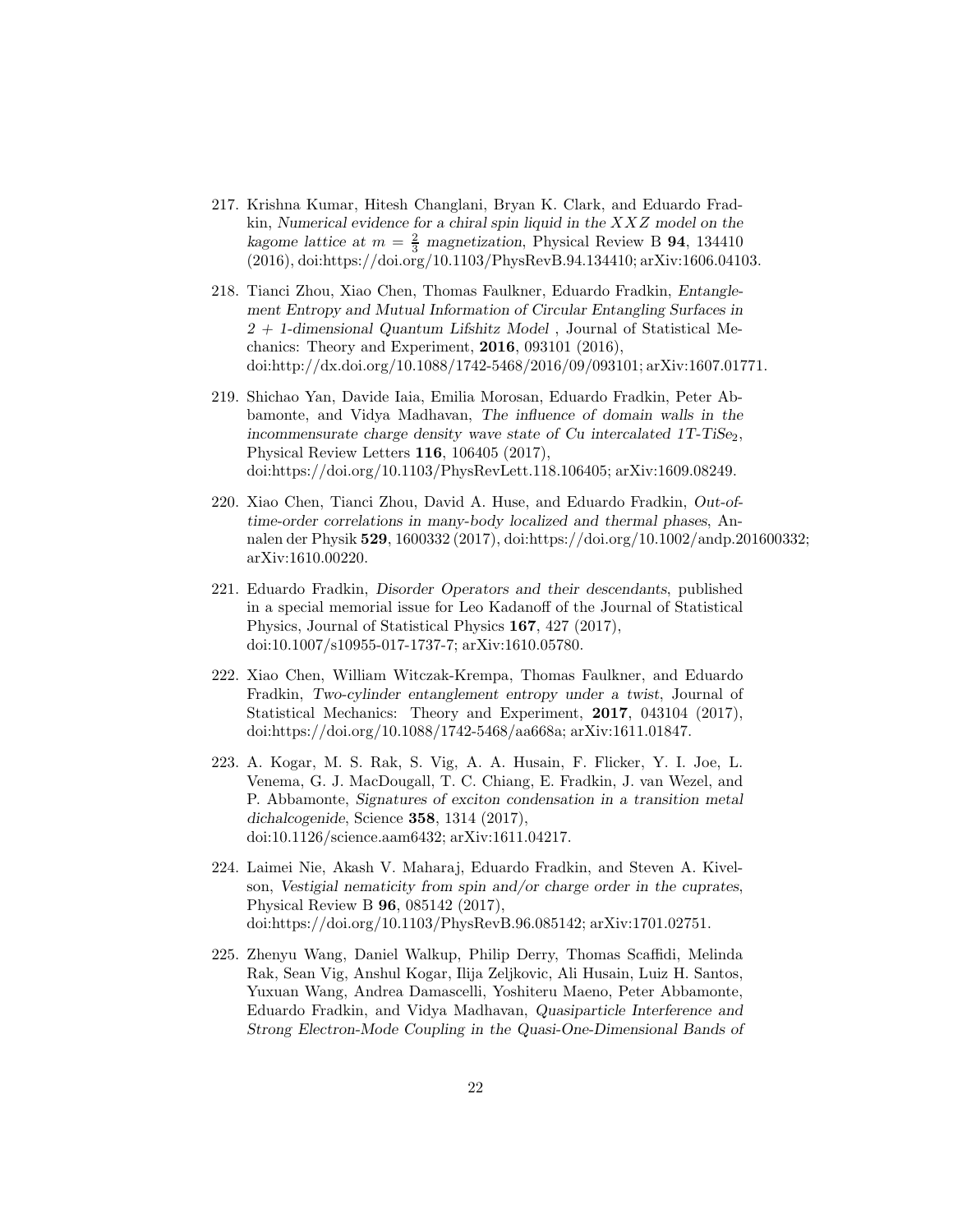$Sr<sub>2</sub>RuO<sub>4</sub>$ , Nature Physics 13, 799 (2017) (cover issue), doi:http://dx.doi.org/10.1038/nphys4107; arXiv:1701.02773.

- 226. Peng Ye, Meng Cheng, and Eduardo Fradkin, Fractional S duality, classification of fractional topological insulators, and surface topological order, Physical Review B 96, 085125 (2017), doi:https://doi.org/10.1103/PhysRevB.96.085125; arXiv:1701.05559.
- 227. Rodrigo Soto-Garrido, Yuxuan Wang, Eduardo Fradkin and S. Lance Cooper, Higgs modes in the Pair-Density-Wave Superconducting State, Physical Review B 95, 214502 (2017), doi:https://doi.org/10.1103/PhysRevB.95.214502; arXiv:1703.02541.
- 228. Hitesh J. Changlani, Dmitrii Kochkov, Krishna Kumar, Bryan K. Clark, and Eduardo Fradkin, Macroscopically Degenerate Exactly Solvable Point in the Spin-1/2 Kagome Quantum Antiferromagnet, Physical Review Letters 120, 117202 (2018) (Editor's Suggestion), doi:https://doi.org/10.1103/PhysRevLett.120.117202; arXiv:1703.04659.
- 229. Victor Chua, Wathid Assawasunthonnet, and Eduardo Fradkin, Effective field theory of an anomalous Hall metal from interband quantum fluctuations, Physical Review B 96, 035110 (2017), doi:https://doi.org/10.1103/PhysRevB.96.035110; arXiv:1704.03883.
- 230. Gil Young Cho, Jeffrey Teo, and Eduardo Fradkin, Symmetric Gapped Surface States of Fractional Topological Insulators, Physical Review B 96, 161109(R) (2017), doi:https://doi.org/10.1103/PhysRevB.96.161109 ; arXiv:1706.00429.
- 231. Xiao Chen, Eduardo Fradkin and William Witczak-Krempa, Quantum spin chains with multiple dynamics, Physical Review B  $96$ ,  $180402(R)$ (2017), doi:10.1103/PhysRevB.96.180402; arXiv:1706.02304.
- 232. Ramanjit Sohal, Luiz H. Santos and Eduardo Fradkin, Chern-Simons Composite Fermion Theory of Fractional Chern Insulators, Physical Review B 97, 125131 (2018), doi:https://doi.org/10.1103/PhysRevB.97.125131; arXiv:1707.06118.
- 233. Xiao Chen, Eduardo Fradkin and William Witczak-Krempa, Quantum spin chains with multiple dynamics: DMRG, conformal wavefunctions and non-equilibrium analogs, Journal of Physics A: Mathematical and Theoretical 50, 464002 (2017) (Invited article to a special issue in honor of John Cardy), doi:10.1088/1751-8121/aa8dbc; arXiv:1707.02317.
- 234. Pablo Roura-Bas, Liliana Arrachea, and Eduardo Fradkin, Enhanced thermoelectric response in the fractional quantum Hall effect, Physical Review B 97, 081104(R) (2018), doi:https://doi.org/10.1103/PhysRevB.97.081104; arXiv:1711.09721.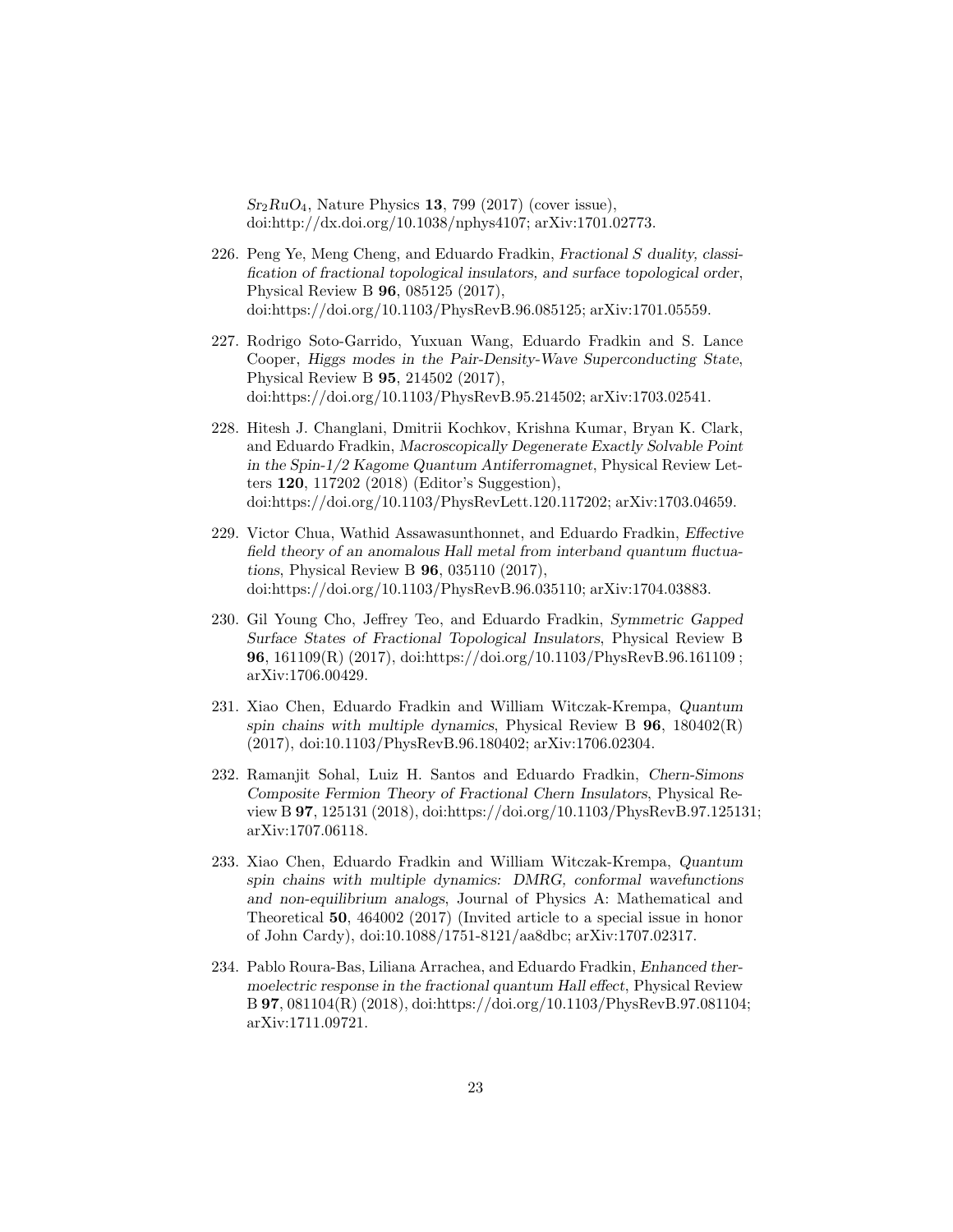- 235. Hart Goldman and Eduardo Fradkin, Loop Models, Modular Invariance, and Three Dimensional Bosonization, Physical Review B 97, 195112 (2018), doi:https://doi.org/10.1103/PhysRevB.97.195112; arXiv:1801.04936.
- 236. Yuxuan Wang, Stephen D. Edkins, Mohammad H. Hamidian, J. C. Séamus Davis, Eduardo Fradkin, and Steven A. Kivelson, Pair Density Waves in Superconducting Vortex Halos, Physical Review B 97, 174510 (2018), doi:https://doi.org/10.1103/PhysRevB.97.174510 (Editor's suggestion); arXiv:1802.01582.
- 237. Eugeniu Plamadeala and Eduardo Fradkin, Scrambling in the Quantum Lifshitz Model, Journal of Statistical Mechanics: Theory and Experiment, 2018, 063102 (2018), doi:https://doi.org/10.1088/1742-5468/aac136; arXiv:1802.07268.
- 238. Yago Ferreirós and Eduardo Fradkin, Boson-Fermion Duality in Three Dimensions, Annals of Physics 399, 1-25 (2018), doi:https://doi.org/10.1016/j.aop.2018.10.001, arXiv:1802.06087.
- 239. Daniel G. Barci, Eduardo Fradkin, and Leonardo Ribeiro, Bosonization of Fermi liquids in a weak magnetic field, Physical Review B 98, 155146 (2018), doi:https://doi.org/10.1103/PhysRevB.98.155146, arXiv:1805.05337.
- 240. Pablo Roura-Bas, Liliana Arrachea and Eduardo Fradkin, Helical spin thermoelectrics controlled by a side magnetic quantum dot in the quantum spin Hall state, Physical Review B 98, 195429 (2018), doi:https://doi.org/10.1103/PhysRevB.98.195429; arXiv:1808.05570.
- 241. Hart Goldman and Eduardo Fradkin, Dirac composite fermions and emergent reflection symmetry about even denominator filling fractions, Physical Review B 98, 165137 (2018), doi:https://doi.org/10.1103/PhysRevB.98.165137; arXiv:1808.09314.
- 242. D. R. Hamilton, G. D. Gu, E. Fradkin and D. J. Van Harlingen, Signatures of pair-density wave order via phase sensitive measurement of  $La_{2-x}Ba_xCuO_4$  SQUIDs, submitted to Physical Review Letters (November 2018); arXiv:1811.02048.
- 243. Luiz H. Santos, Yuxuan Wang, and Eduardo Fradkin, Pair-Density-Wave Order and Paired Fractional Quantum Hall Fluids, Physical Review X 9, 021047 (2019), doi:10.1103/PhysRevX.9.021047; arXiv:1811.08897.
- 244. J. Schmidt, V. Bekeris, G. S. Lozano, M. V. Bortulé, M. Marziali Bermúdez, C. W. Hicks, P. C. Canfield, E. Fradkin, and G. Pasquini, Nematicity in the superconducting mixed state of strain detwinned underdoped  $Ba(Fe_{1-x}Co_{x})_2As_2$ , Physical Review B 99, 064515 (2019), doi:https://doi.org/10.1103/PhysRevB.99.064515; arXiv;1901.02504.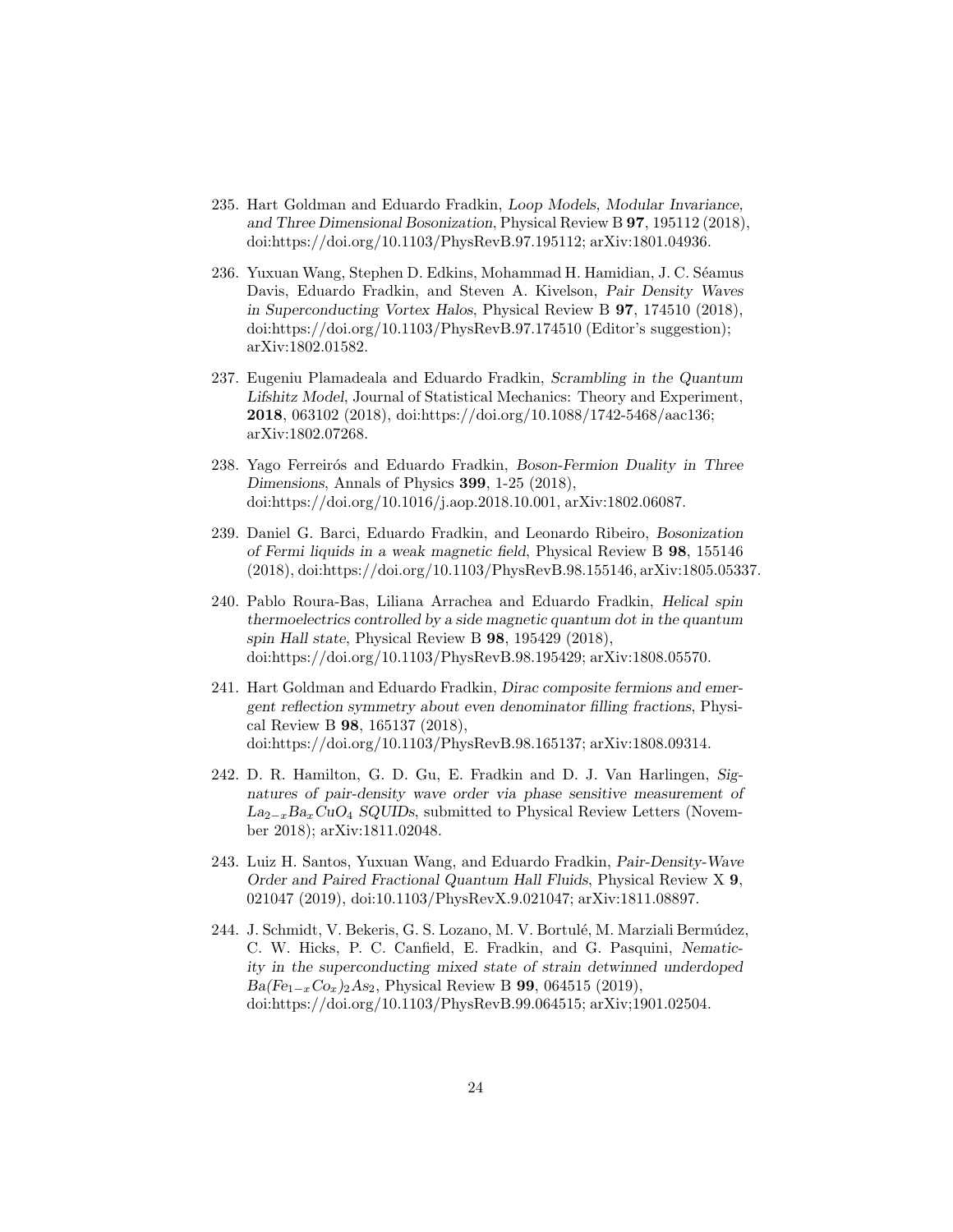- 245. Daniel F. Agterberg, J.C. S´eamus Davis, Stephen D. Edkins, Eduardo Fradkin, Dale J. Van Harlingen, Steven A. Kivelson, Patrick A. Lee, Leo Radzihovsky, John M. Tranquada, and Yuxuan Wang, The Physics of Pair Density Waves: Cuprate Superconductors and Beyond, Annu. Rev. Condens. Matter Phys. 11, 231 (2020), doi:https://doi.org/10.1146/annurevconmatphys-031119-050711; arXiv:1904.09687.
- 246. Hart Goldman, Ramanjit Sohal, and Eduardo Fradkin, Landau-Ginzburg Theories of Non-Abelian Quantum Hall States from Non-Abelian Bosonization, Physical Review B 100, 115111 (2019), doi:https://doi.org/10.1103/PhysRevB.100.115111; arXiv:1906.00983.
- 247. Julian May-Mann, Ryan Levy, Rodrigo Soto-Garrido, Gil Young Cho, Bryan K. Clark, and Eduardo Fradkin, Topology and the one-dimensional Kondo-Heisenberg model, Physical Review B 101, 165133 (2020), doi:https://doi.org/10.1103/PhysRevB.101.165133; arXiv:2002.01483.
- 248. Ramanjit Sohal and Eduardo Fradkin, Intertwined Order in Fractional Chern Insulators from Finite-Momentum Pairing of Composite Fermions, Physical Review B 101, 245154 (2020), doi:10.1103/PhysRevB.101.245154; arXiv:2003.04324.
- 249. Hart Goldman, Ramanjit Sohal, and Eduardo Fradkin, Non-Abelian Fermionization and the Landscape of Quantum Hall Phases, Physical Review B 102, 195151 (2020), doi10.1103/PhysRevB.102.195151:, arXiv:2009.00011.
- 250. Hart Goldman, Ramanjit Sohal and Eduardo Fradkin, A composite particle construction of the Fibonacci fractional quantum Hall state, Physical Review B 103, 235118 (2021), doi:https://doi.org/10.1103/PhysRevB.103.235118; arXiv:2012.11611.
- 251. Eduardo Fradkin, Quantum Field Theory, An Integrated Approach, Princeton University Press (Princeton, New Jersey) (2021) (LCCN 2020044826; ISBN 9780691149080).
- 252. Sangjun Lee, John Collini, Stella X. L. Sun, Matteo Mitrano, Xuefei Guo, Chris Eckberg, Johnpierre Paglione, Eduardo Fradkin, and Peter Abbamonte, Multiple charge density waves and superconductivity nucleation at antiphase domain walls in the nematic pnictide  $Ba_{1-x}Sr_xNi_2As_2$ , Physical Review Letters 127, 027602 (2021), doi:https://doi.org/10.1103/PhysRevLett.127.027602; arXiv:2102.03592.
- 253. Ramanjit Sohal, Laimei Nie and Eduardo Fradkin, Thermalization of Randomly Coupled SYK Models, submitted to JSTAT(September 2021); arXiv:2109.xxxxx.
- 254. Sangjun Lee, Edwin W. Huang, Thomas A. Johnson, Xuefei Guo, Ali A. Husain, Matteo Mitrano, Kannan Lua,Alexander V. Zakrzewski, Gilberto A. de la Peña, Yingying Peng, Hai Huang, Sang-Jun Lee, Hoyoung Jang,